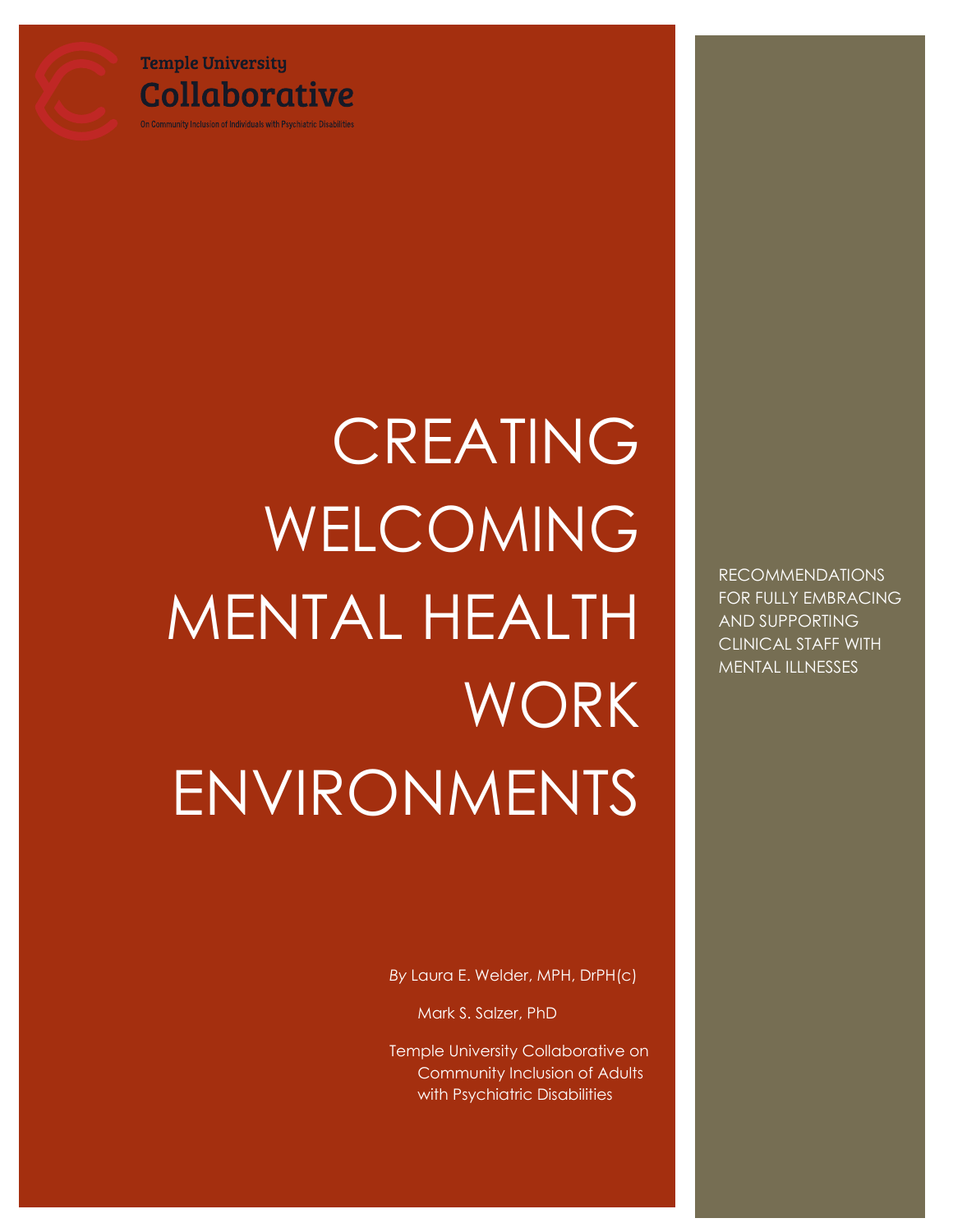We recommend the following citation:

#### **Welder, L.E., & Salzer, M.S. (2016). Creating Welcoming Work Environments Within Mental Health Agencies: Recommendations for Supporting Agency Staff with Mental Health Conditions. Temple University Collaborative on Community Inclusion of Individuals with Psychiatric Disabilities.**

Requests for training, technical assistance, or other inquiries related to this monograph should be directed to:

#### **[tucollab@temple.edu](mailto:tucollab@temple.edu)**

**The contents of this publication were developed under a grant to Temple University from the Department of Health and Human Services (DHHS), Administration on Community Living, National Institute on Disability, Independent Living, and Rehabilitation Research grant number 90RT5021- 02-01(Salzer, PI). However, the contents do not necessarily represent the policy of DHHS and you should not assume endorsement by the Federal Government. The authors wish to thank Petra Kottsieper, Loran Kundra, Richard Baron, and Katie Pizziketti for their comments and suggestions, editing, and formatting.**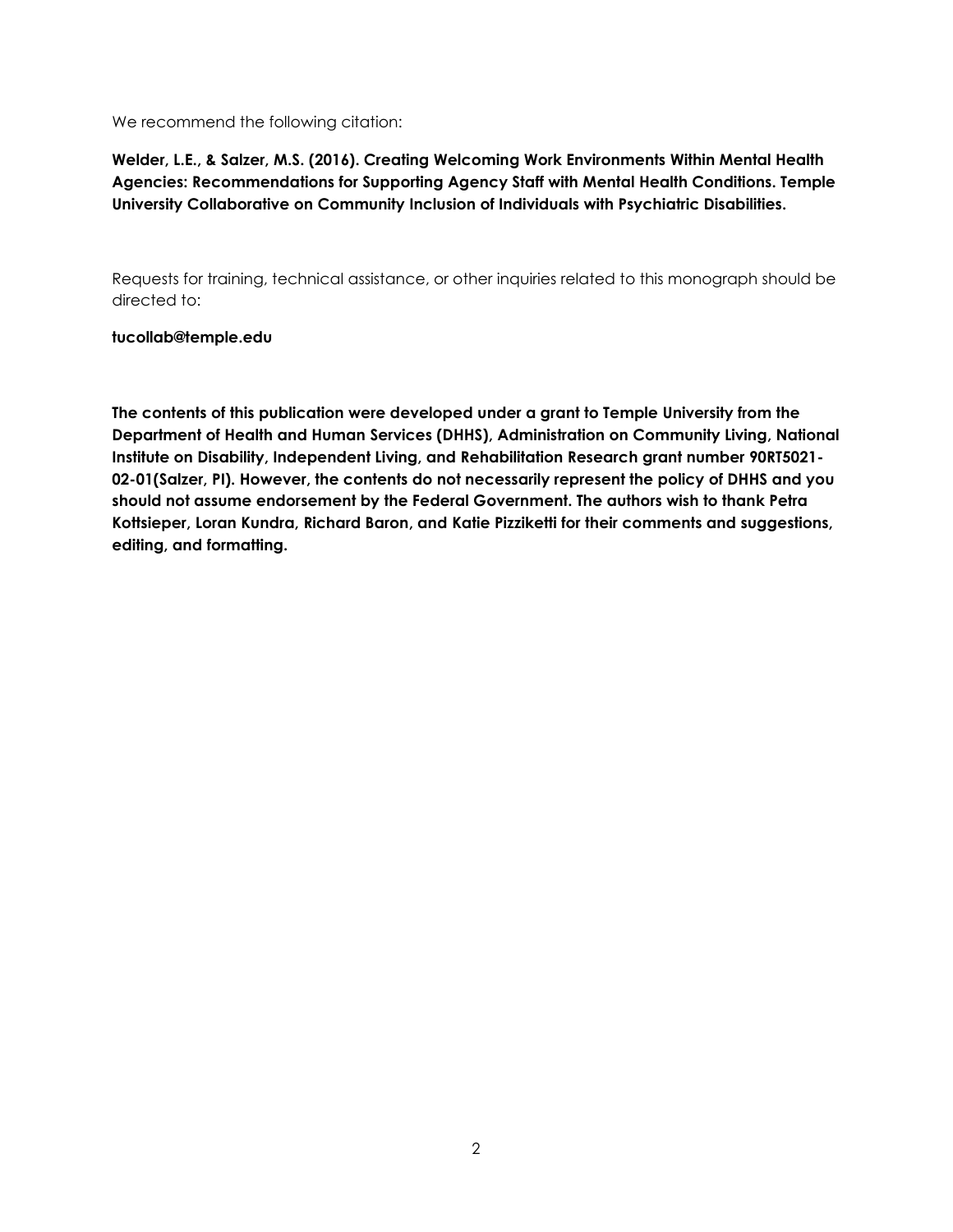#### TABLE OF CONTENTS

|                                                                         | <b>SECTION I THE IMPORTANCE OF CREATING A WELCOMING WORK ENVIRONMENT</b> | 5  |
|-------------------------------------------------------------------------|--------------------------------------------------------------------------|----|
|                                                                         | WHY SHOULD CREATING A WELCOMING WORK ENVIRONMENT MATTER?                 | 5  |
| <b>BUILDING THE CLINICAL CASE</b>                                       |                                                                          | 7  |
| <b>BUILDING THE BUSINESS CASE</b>                                       |                                                                          | 8  |
| <b>KEEP IN MIND</b>                                                     |                                                                          | 12 |
|                                                                         | SECTION II SPECIFIC STRATEGIES TO CREATE A WELCOMING WORK ENVIRONMENT    | 14 |
|                                                                         | <b>DEVELOPING YOUR AGENCY'S VISION FOR A WELCOMING WORK ENVIRONMENT</b>  | 14 |
| RECOMMENDATION 1                                                        | <b>BUILD A VISION STATEMENT</b>                                          | 14 |
| LAYING THE FOUNDATION FOR STRENGTHENING YOUR WELCOMING WORK ENVIRONMENT |                                                                          | 15 |
| <b>RECOMMENDATION 2</b>                                                 | CONDUCT MENTAL ILLNESS INCIDENCE AND PREVALENCE SURVEYS                  | 15 |
| <b>RECOMMENDATION 3</b>                                                 | <b>CONDUCT KEY INFORMANT CONSULTATIONS</b>                               | 16 |
| <b>RECOMMENDATION 4</b>                                                 | <b>CONDUCT A RISK ASSESSMENT</b>                                         | 16 |
| <b>RECOMMENDATION 5</b>                                                 | <b>ASSESS YOUR AGENCY'S HEALTH PLAN</b>                                  | 17 |
| <b>RECOMMENDATION 6</b>                                                 | <b>CREATE TRANSPARENCY WITH YOUR PHARMACY BENEFITS MANAGER</b>           | 18 |
| <b>RECOMMENDATION 7</b>                                                 | IMPLEMENT AN EMPLOYEE ASSISTANCE PROGRAM                                 | 18 |
| TRANSLATING YOUR AGENCY'S VISION INTO WELCOMING MANAGEMENT STRATEGIES   |                                                                          | 19 |
| <b>RECOMMENDATION 8</b>                                                 | <b>DEVELOP A WELLNESS COMMITTEE</b>                                      | 19 |
| <b>RECOMMENDATION 9</b>                                                 | <b>IMPLEMENT WELCOMING HIRING GUIDELINES</b>                             | 20 |
| <b>RECOMMENDATION 10</b>                                                | <b>ENACT WELCOMING PROMOTION POLICIES</b>                                | 21 |
| <b>RECOMMENDATION 11</b>                                                | DEVELOP NON-DISCRIMINATORY TERMINATION POLICIES                          | 21 |
| <b>RECOMMENDATION 12</b>                                                | <b>INTEGRATE DISABILITY MANAGEMENT POLICIES</b>                          | 21 |
| <b>RECOMMENDATION 13</b>                                                | PROVIDE COMPREHENSIVE SUPPORT TO CLINICIANS                              | 22 |
| <b>RECOMMENDATION 14</b>                                                | <b>ENSURE REASONABLE ACCOMMODATIONS</b>                                  | 23 |
| <b>RECOMMENDATION 15</b>                                                | ESTABLISH AN AGENCY POLICY ON CONFIDENTIALITY                            | 23 |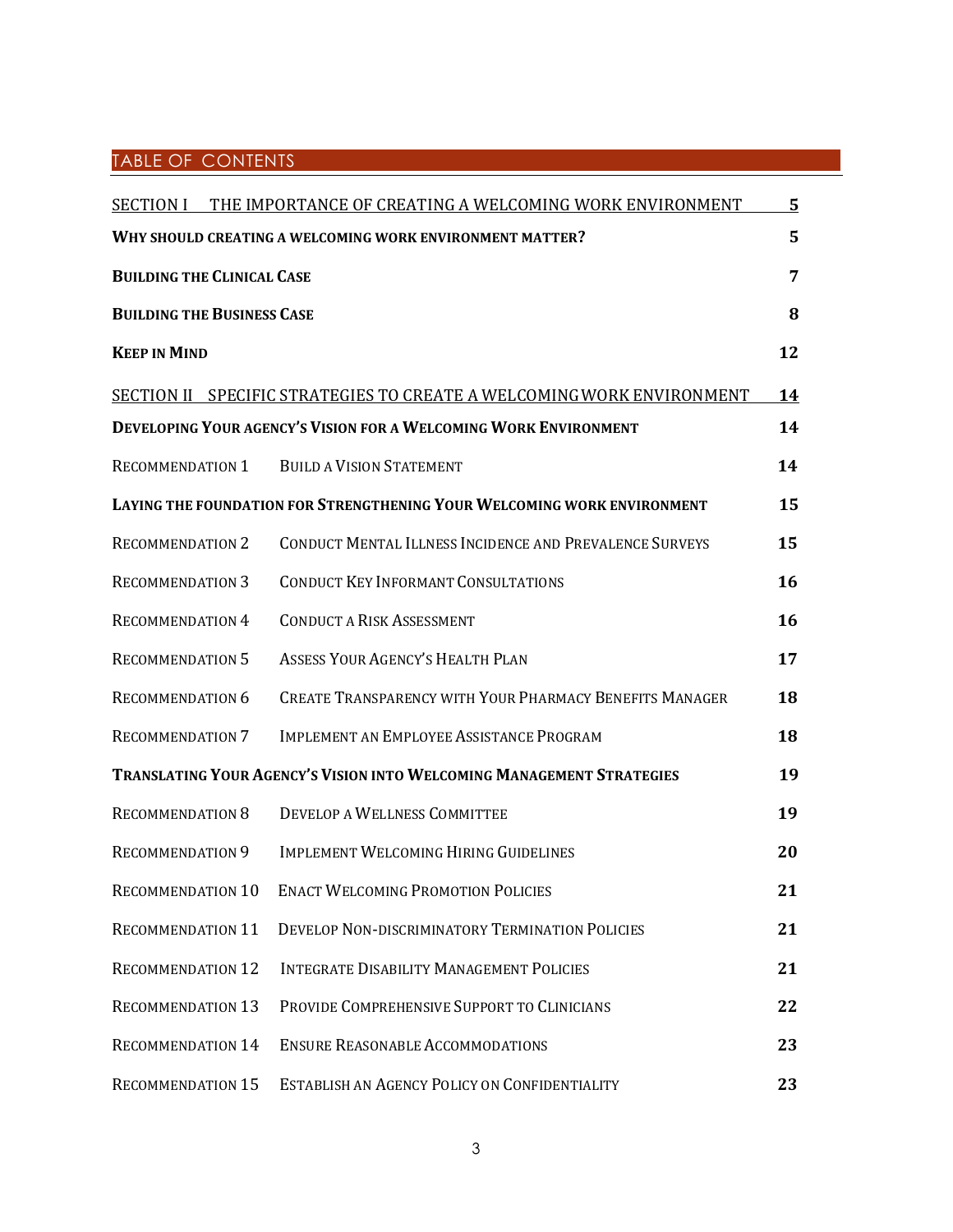| <b>RECOMMENDATION 16</b>                                               | PLAN FOR THE CLINICIAN'S RETURN TO WORK                         | 24 |
|------------------------------------------------------------------------|-----------------------------------------------------------------|----|
| RECOMMENDATION 17                                                      | <b>ENSURE THAT CLINICIANS EXIT WITH DIGNITY</b>                 | 24 |
|                                                                        | PRACTICES AND PROGRAMS THAT CREATE A WELCOMING WORK ENVIRONMENT | 25 |
| <b>RECOMMENDATION 18</b>                                               | PROVIDE TRAINING FOR SUPERVISORS                                | 25 |
| <b>RECOMMENDATION 19</b>                                               | <b>INCREASE SENSITIVITY AROUND SPOKEN COMMUNICATION</b>         | 26 |
| <b>RECOMMENDATION 20</b>                                               | DEVELOP SENSITIVITY AROUND REASONABLE ACCOMMODATIONS            | 26 |
| <b>RECOMMENDATION 21</b>                                               | <b>CREATE OPPORTUNITIES FOR INTERNAL STAFF COLLABORATION</b>    | 26 |
| <b>RECOMMENDATION 22</b>                                               | ADOPT AN AGENCY POLICY ON EMPLOYMENT OF SUPPORTIVE VENDORS      | 27 |
| <b>RECOMMENDATION 23</b>                                               | <b>INSTITUTE WORKPLACE WELLNESS ACTIVITIES</b>                  | 27 |
| <b>IMPLEMENTING AND EVALUATING YOUR AGENCY'S WELCOMING ENVIRONMENT</b> |                                                                 | 30 |
| <b>RECOMMENDATION 24</b>                                               | <b>GENERATE SUPPORT AMONG AGENCY STAKEHOLDERS</b>               | 31 |
| <b>RECOMMENDATION 25</b>                                               | <b>ESTABLISH A COORDINATED IMPLEMENTATION PROCESS</b>           | 31 |
| <b>RECOMMENDATION 26</b>                                               | <b>IDENTIFY AND TRAIN KEY STAFF FOR IMPLEMENTATION</b>          | 31 |
| <b>RECOMMENDATION 27</b>                                               | EVALUATE THE EFFECT OF YOUR WELCOMING WORK ENVIRONMENT          | 32 |
| <b>SECTION III</b>                                                     | <b>QUICK AND EASY WAYS TO GET STARTED</b>                       | 33 |
| A. CREATE WORKPLACE CONDUCT POLICIES                                   |                                                                 | 33 |
| <b>B. DEVELOP RESILIENCE BUILDING ACTIVITIES</b>                       |                                                                 | 33 |
| C. PROVIDE SUPERVISORY SKILL TRAINING                                  |                                                                 | 33 |
| D. PROMOTE INTERNAL MENTAL HEALTH-FRIENDLY ACTIVITIES                  |                                                                 | 34 |
| E. ORGANIZE EVENTS IN SUPPORT OF YOUR WELCOMING WORK ENVIRONMENT       |                                                                 | 34 |
| F. SPEAK UP                                                            |                                                                 | 34 |
| <b>SECTION IV</b><br>CONCLUSION                                        |                                                                 |    |
| <b>SECTION V HELPFUL RESOURCES</b>                                     |                                                                 | 36 |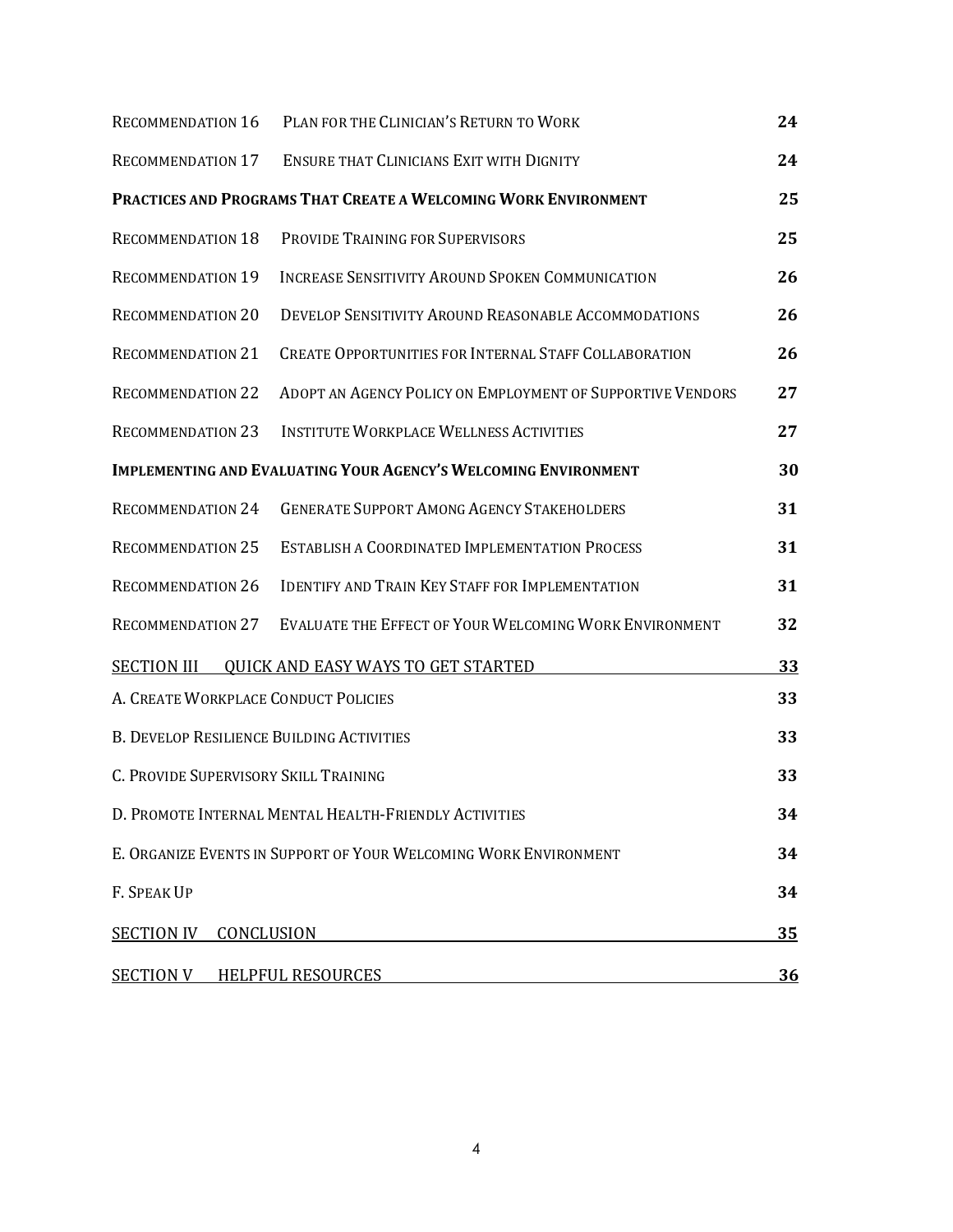# Section I.

## Introduction: The Importance of Creating a Welcoming Work Environment in Mental Health Agencies

This document focuses on strategies for creating more welcoming work environments within mental health agencies for staff members with mental health conditions. The document seeks to provide readers – those who have been diagnosed with a mental health issue as well as agency CEOs, board members, supervisors, managers, and anyone else that might derive benefit from our suggestions— with a set of ideas and strategies that can be implemented to better support agency colleagues by creating and maintaining a positive, supportive, and welcoming work environment that enhances work life for *all* employees.

Why should creating a welcoming work environment matter? There are five broad arguments in favor of taking timely action:

- First, mental health agencies should recognize that they have always employed individuals with mental health issues whether these issues have been acknowledged or unacknowledged, and that developing a welcoming work environment makes financial sense. This is the 'business case' presented in greater detail below: there are both direct and indirect financial costs associated with ignoring or delaying a response to the emotional problems of all employees.
- Second, the 'business case' can be expanded to champion all aspects of employee health; in other words, understanding and responding to the interconnectivity of physical and mental health conditions leads to increased productivity, creativity, and wellness within your workplace.
- Third, the quality of the clinical and rehabilitation services provided by employees can be improved by supporting staff who have faced their own mental health challenges. Staff with the lived experience of a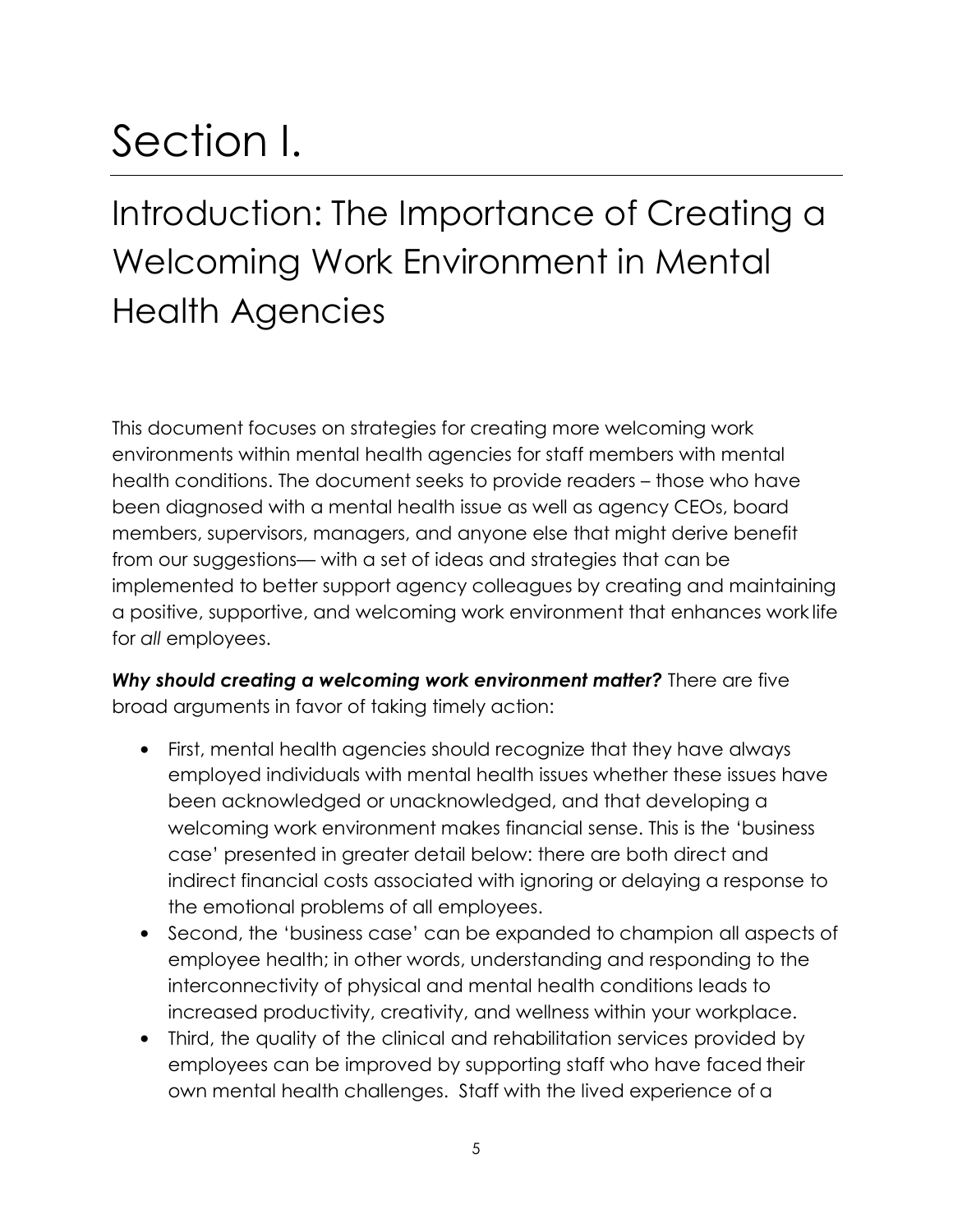mental illness may demonstrate a greater commitment to your agency's mission and may offer a unique understanding of the process of care that can enhance outcomes.

- Fourth, creating a truly welcoming work environment is a core legal responsibility of agencies: it is an employer's responsibility to create a safe and tolerant environment, free from prejudice and discrimination, and one in which staff are not afraid to disclose their own past or current mental illness. By fostering an open workplace atmosphere, your employees will be able to obtain the accommodations needed to help them flourish in their job and will be given fair consideration in relation to all agency employment practices and procedures.
- Fifth, it is important for mental health agencies to be true to their own values: providers ought not to be in the position of arguing for the rights of the individuals they serve to participate fully in the life of their communities without insuring that those rights – that sense of welcomed participation – apply within the agencies' relationships with its own staff members. Certainly, the expanding use of Certified Peer Specialists, whose own history as recipients of mental health services is a pre-requisite to employment, is an important step in 'walking the walk.' So too is the support agencies provide – through their policies, programs, and practices – to other staff working in non-peer clinical roles.

This document is designed to raise awareness and serve as a purposeful and streamlined list of suggestions rather than being a detailed "How To" manual. All agencies differ in terms of needs, resources, priorities, and perspectives on what will work for them. Section I further elaborates on the importance of creating a welcoming environment. In Section II, we introduce the reader to over two dozen specific strategies that may be developed and carried out to enhance the work environment. Section III provides suggestions for jump-starting an agency's efforts to strengthen its welcoming work environment, for those readers who might have more limited resources or who would simply like to get going a bit more quickly. Finally, we wrap up in Section IV, and in Section V, we provide helpful resources to assist you in further exploration of your welcoming work environmentjourney.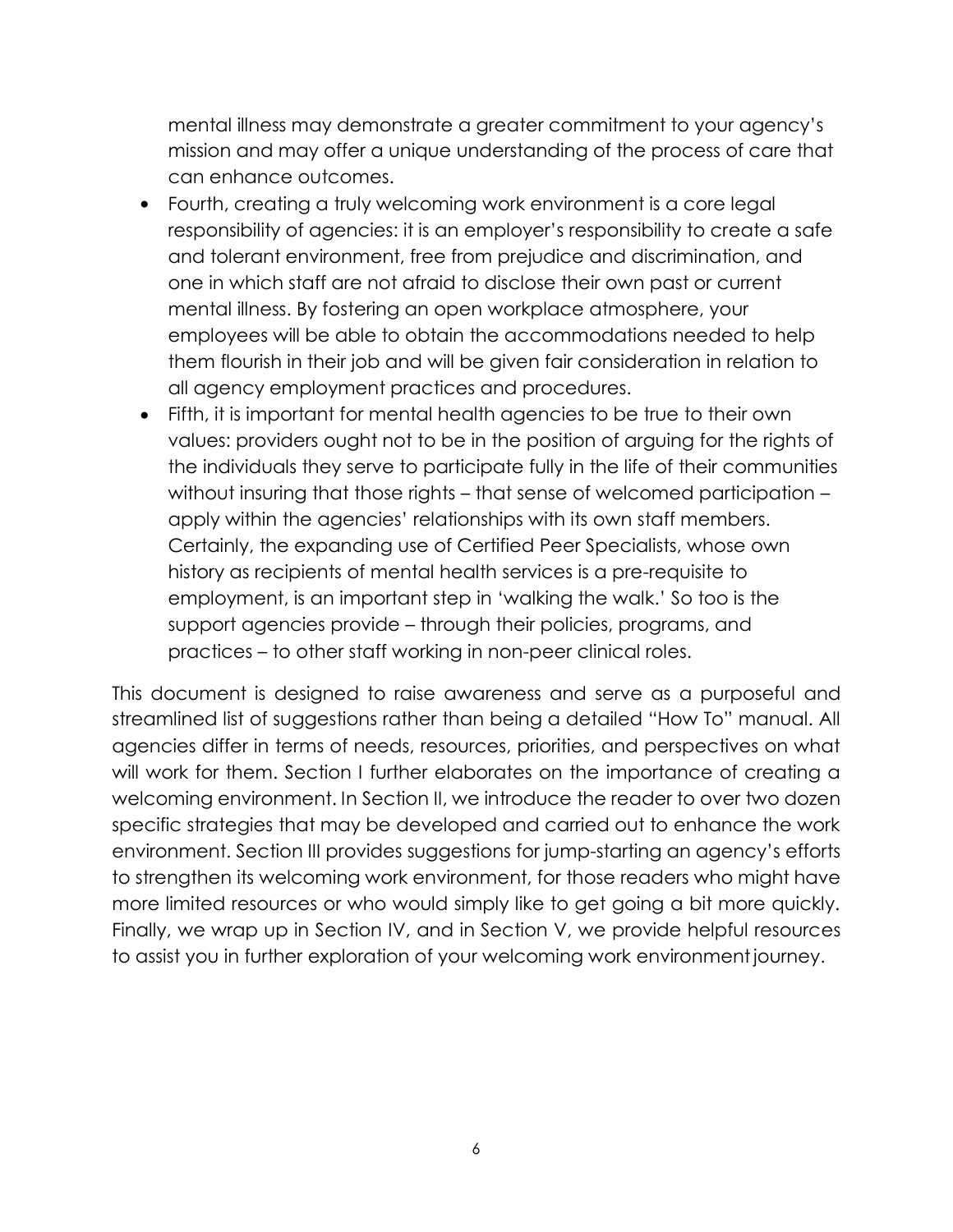## **Building the Clinical Case: Embracing Clinical Staff with Mental Health Issues**

The second author of this document (M.S.S.), who is a licensed psychologist, has spent over 25 years studying peer support and observing the growth of this emerging workforce.1 One major barrier to the effectiveness of the peer support workforce is the limited extent to which they are welcomed and included as equal members of the mental health professional community.<sup>2</sup>

The basis for such concerns runs deep. It is well documented that the general public has fairly strong negative beliefs and attitudes toward people with mental illnesses, which leads to the discrimination that people experience. Unfortunately, a growing number of studies on the beliefs and attitudes of mental health *professionals* towards people with mental illnesses suggest that they have similar notions about the people they aim to help. In one review of the research, Schulze<sup>3</sup> concludes that "nearly three quarters of the relevant publications report that beliefs of mental healthcare providers do not differ from those of the (general) population, or are even more negative'' (p. 142). Wahl & Oroesty-Cohen4 reached a similar conclusion in their review a few years later, in which they found both more favorable and less favorable beliefs and attitudes among mental health professional as compared to the general population - "It may be more appropriate, then, to conclude that results are mixed with respect to the nature of professional attitudes toward people with mental illnesses. This is the same conclusion reached by Schulze in her 2007 review." (p.58)

It is highly likely that the same beliefs and attitudes that may affect the full inclusion of peer specialists in the mental health system may also apply towards those in the clinical workforce who also experience mental health issues but work in non-peer roles. This concern has been reinforced by stories we have heard about individuals who report negative reactions to their "coming out" to mental health professional colleagues, and non-peer support professionals who

<sup>1</sup>Salzer, M. S. (2010). Certified peer specialists in the United States behavioral health system: An emerging workforce. In L. D. Brown & S. Wituk (Eds.), Mental health self-help: Consumer and family initiatives. New York: Springer.

<sup>2</sup>Salzer, M. S., & MHASP. (2002). Consumer-delivered services as a best practice in mental health care and the development of practice guidelines. Psychiatric Rehabilitation Skills, 6, 355-382 <sup>3</sup>Schulze, B. (2007). Stigma and mental health professionals: a review of the evidence on an intricate relationship. Int Rev Psychiatry, 19(2), 137-155. doi: 10.1080/09540260701278929 <sup>4</sup>Wahl, O., & Aroesty-Cohen, E. (2010). Attitudes of mental health professionals about mental illness: a review of the recent literature. Journal of Community Psychology, 38(1), 49-62.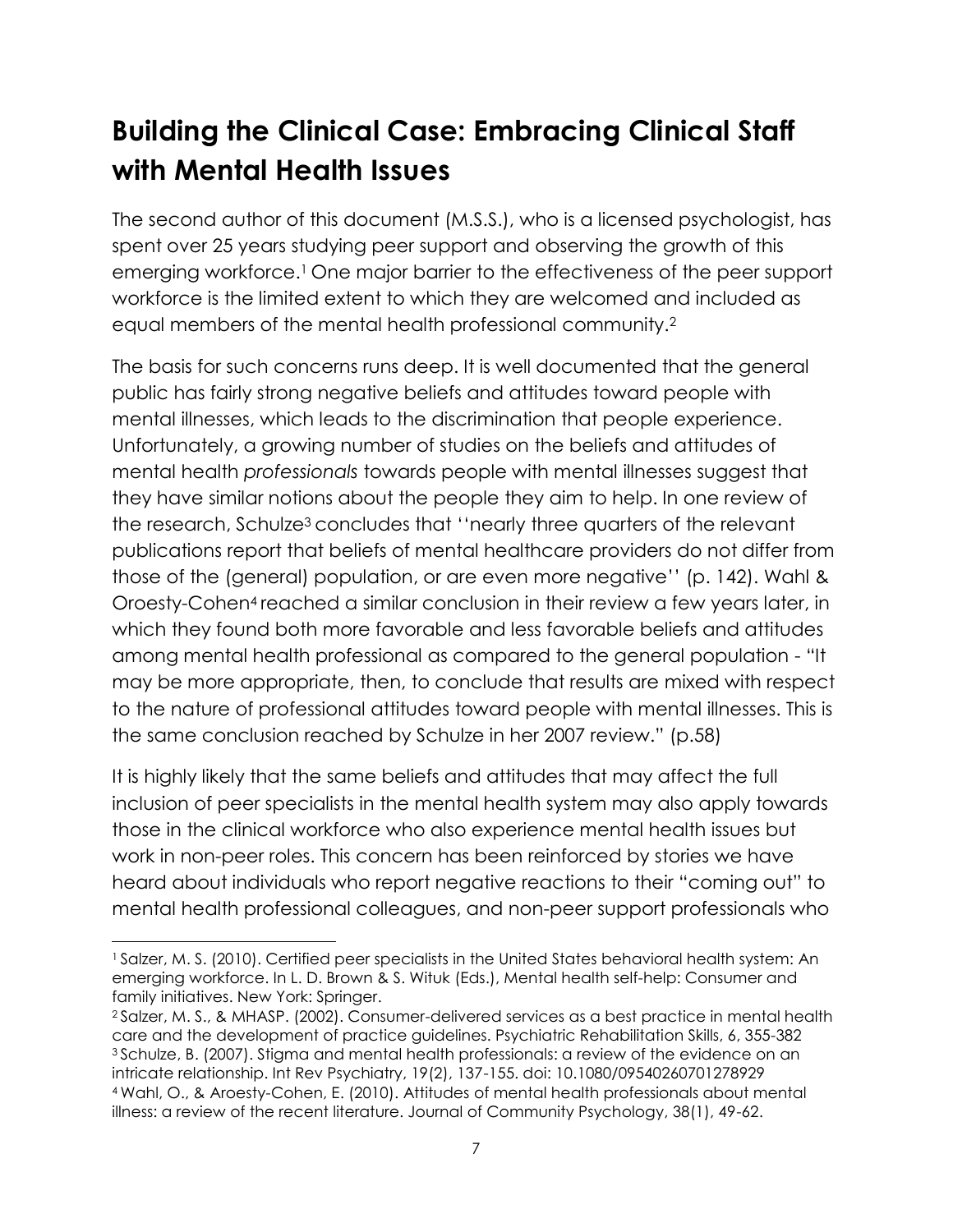will not speak on telephone-based mutual support calls out of fear of being identified and thus "outed," with feared negative consequences.

#### **If mental health professionals in non-peer support roles do not feel welcomed then we likely will have an even more difficult time creating such environments for our peer support workforce.**

This is not to suggest, however, that behavioral problems among clinical staff should be ignored. Mental health and substance abuse issues experienced by any clinicians can have an impact on care. This is why various disciplines have established guidelines that include the responsibility for those who are at-risk for problems, or actively experiencing problems, to take appropriate steps to protect the patients/clients/consumers with whom they work. The presence of these same guidelines also reinforces the notion that having a mental illness does not automatically disqualify one from practicing.

Furthermore, a colleague of ours, Petra Kottsieper, has written convincingly about the clinical value of strategic disclosure to clients of the clinician's mental health issues.5 Such experiences can be a tool and seen as a benefit rather than a mark of incompetence and shame.

We are only briefly and lightly touching on this complicated issue in this document. Please contact The Temple University Collaborative on Community Inclusion for additional information and training on this topic.

## **Building the Business Case: The Cost of Mental Illnesses in the Workplace**

One significant facet of building a welcoming environment is to ensure that adequate healthcare coverage is offered to employees. Health and mental health conditions among staff, if left unrecognized and unaddressed, are likely to have significant financial costs to providers. This is so both because of the link between chronic physical disease and mental illnesses and the way mental health conditions impact work performance.

*Chronic physical disease and mental illnesses:* Chronic physical disease conditions are long-lasting, non-communicable illnesses that usually cannot be

<sup>5</sup>Kottsieper, P. (2009). Experiential knowledge of serious mental health problems one clinician and academic's Perspective. Journal of Humanistic Psychology, 49(2), 174-192.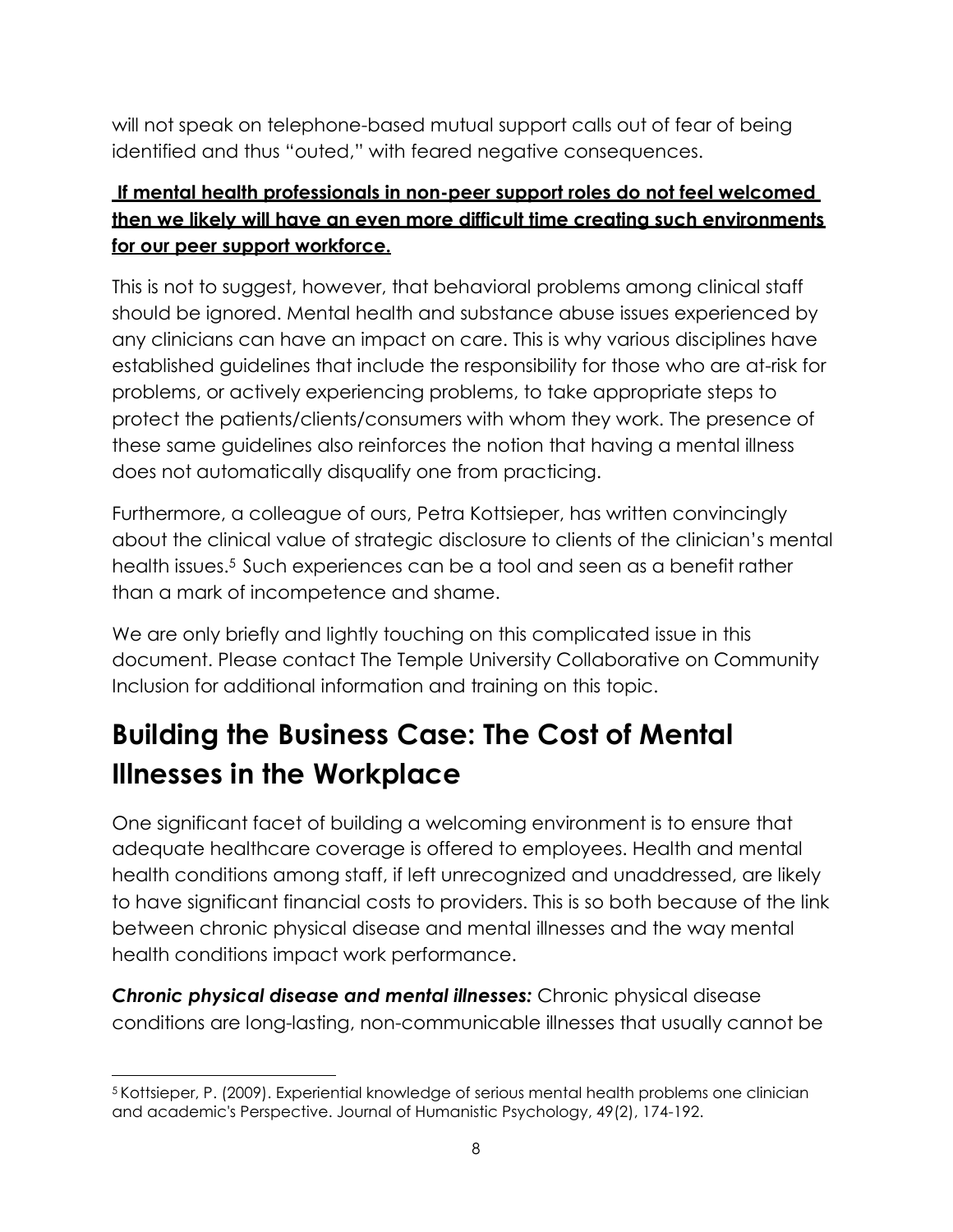cured. While they are the leading cause of both death and disability in the United States, causing seven out of 10 deaths each year6, they rank among the most preventable and treatable of all health conditions. Familiar chronic diseases include heart disease, diabetes, cancer, and arthritis

There is also a significant link between these chronic diseases and mental health conditions. This finding is especially strong in the case of chronic disease and depression: individuals suffering from chronic disease are more likely to also experience depression.7 Although researchers are not clear on the cause of the link between mental health conditions and chronic physical diseases, specific factors have been identified that can increase an individual's risk of developing a mental illness. Risk factors for chronic disease are more well-defined and can be categorized into modifiable risk factors (those you can change) and non-modifiable risk factors (those you cannot change).

#### **Risk Factors**

- Genetic factors  $\bullet$
- Neural communications
- Failure to adapt to a stressful life event
- Lack of childhood nurturing
- Poverty
- Costs of treatment
- Lost productivity

#### **Protective Factors**

- Sense of belonging
- Positive work climate
- Opportunities for success and recognition of achievement
- Economic security
- Good physical health
- Attachments and networks within the community
- Access to support services

Centers for Disease Control and Prevention. Death and Mortality. NCHS FastStats Web site. <sup>6</sup> [http://www.cdc.gov/nchs/fastats/deaths.htm.](http://www.cdc.gov/nchs/fastats/deaths.htm)

<sup>7</sup>. Chapman DP, Perry GS, Strine TW. The vital link between chronic disease and depressive disorders. Prev Chronic Dis [serial online] 2005; 2(1). [The Vital Link between Chronic Disease and](http://www.cdc.gov/pcd/issues/2005/jan/04_0066.htm) [Depressive Disorders.](http://www.cdc.gov/pcd/issues/2005/jan/04_0066.htm) [http://www.cdc.gov/pcd/issues/2005/jan/04\\_0066.htm.](http://www.cdc.gov/pcd/issues/2005/jan/04_0066.htm) Accessed September 23, 2015.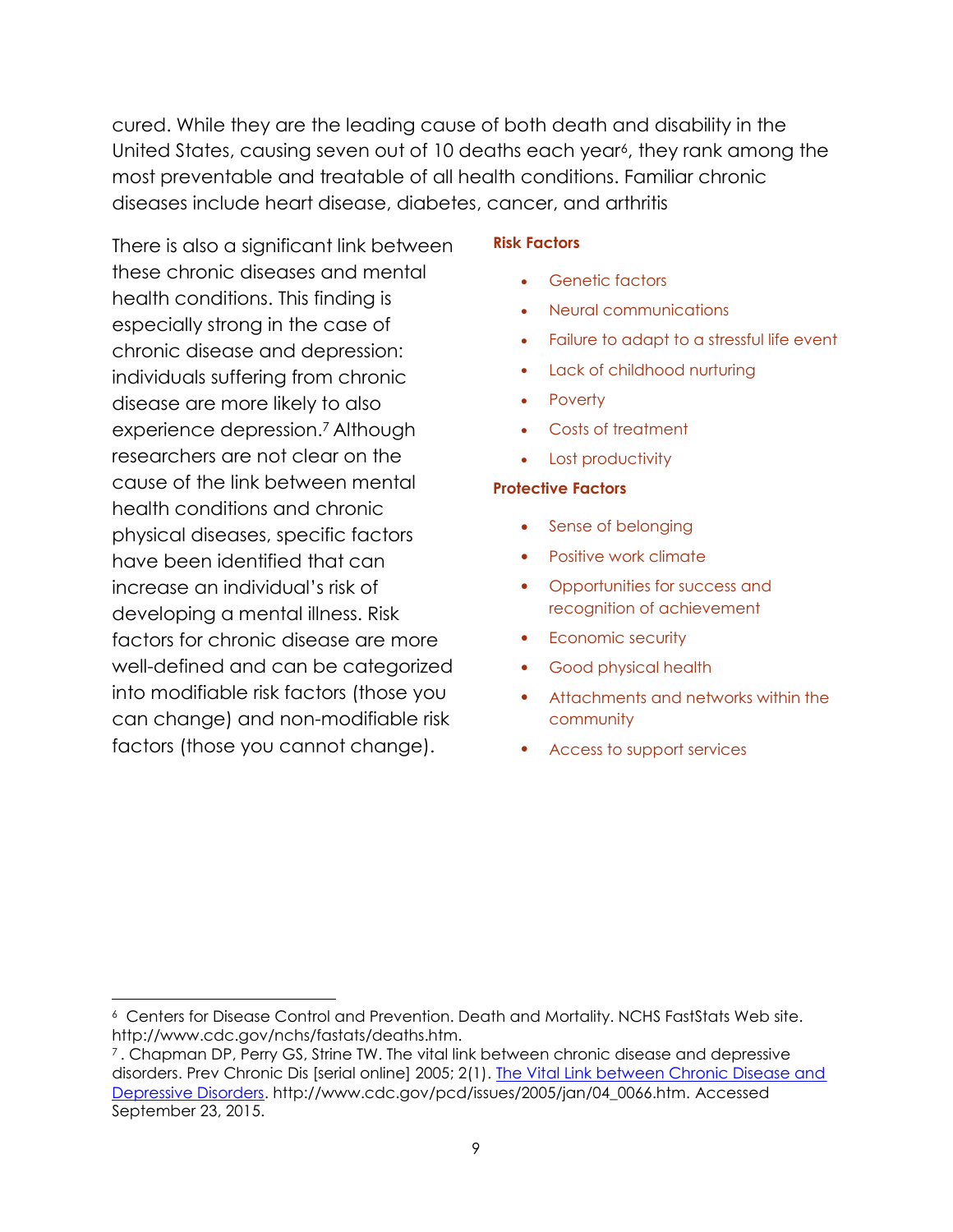*"The failure to prevent, recognize and treat mental health problems in the workplace has an effect on employers, employees and their families, and the community generally."<sup>8</sup>*

Because the nation's healthcare system shortchanges preventive care by leaving unfunded programs that can directly address these risk factors for chronic physical problems, treating chronic disease is costly and accounts for approximately 75% of total national health expenditures,<sup>9</sup> the greatest portion of which are funded through employer health care insurance programs. The scope of *mental health issues* within the U.S. workforce is similarly great: about one-third of those individuals experiencing a mental illness are also employed10 and almost a quarter of the U.S. workforce experiences a mental or substance abuse disorder.11 The mental illnesses known to be most common in the workplace are alcohol abuse or dependence (9%), major depression (8%), and social anxiety disorder (7%). *However, seventy-one percent of workers with mental illnesses have never sought assistance from a medical or mental health caregiver for their symptoms.12 This is a key point of intervention for employers and their employees.* Given these figures, it is not surprising that a portion of our mental health workforce likely experiences mental health and/or substance use issues themselves.

<sup>8</sup>*Mental health policies and programmes in the workplace*. Geneva, World Health Organization, 2005 (Mental Health Policy and Service Guidance Package). <sup>9</sup>Centers for Disease Control and Prevention. [Chronic](http://www.cdc.gov/chronicdisease/resources/publications/aag/pdf/chronic.pdf) [Diseases: the Power to](http://www.cdc.gov/chronicdisease/resources/publications/aag/pdf/chronic.pdf) [Prevent, the Call to Control,](http://www.cdc.gov/chronicdisease/resources/publications/aag/pdf/chronic.pdf) [At-a-Glance](http://www.cdc.gov/chronicdisease/resources/publications/aag/pdf/chronic.pdf) 2009. Atlanta, GA: U.S. Department of Health and Human Services, 2009.

<http://www.cdc.gov/chronicdisease/resources/publications/> aag/pdf/chronic.pdf. Accessed September 23, 2013. <sup>10</sup> Kaye, H.S. Employment and Social Participation Among People with Mental Health Disabilities. San Francisco: CA: National Disability Statistics and Policy Forum; 2002. <sup>11</sup>. Herz, RP, Baker, CL. The Impact of Mental Disorders on Work, Pfizer Facts series, June 2002. This report is an analysis of the National Comorbidity Survey data, 1990-1992, Institute for Social Research, University of Michigan, funded by the National Institute of Mental Health and the National Institute of Drug Abuse, and the W.T. Grant Foundation; 2002. <sup>12</sup>*Mental health policies and programmes in the workplace*. Geneva, World Health Organization, 2005 (Mental Health Policy and Service Guidance Package).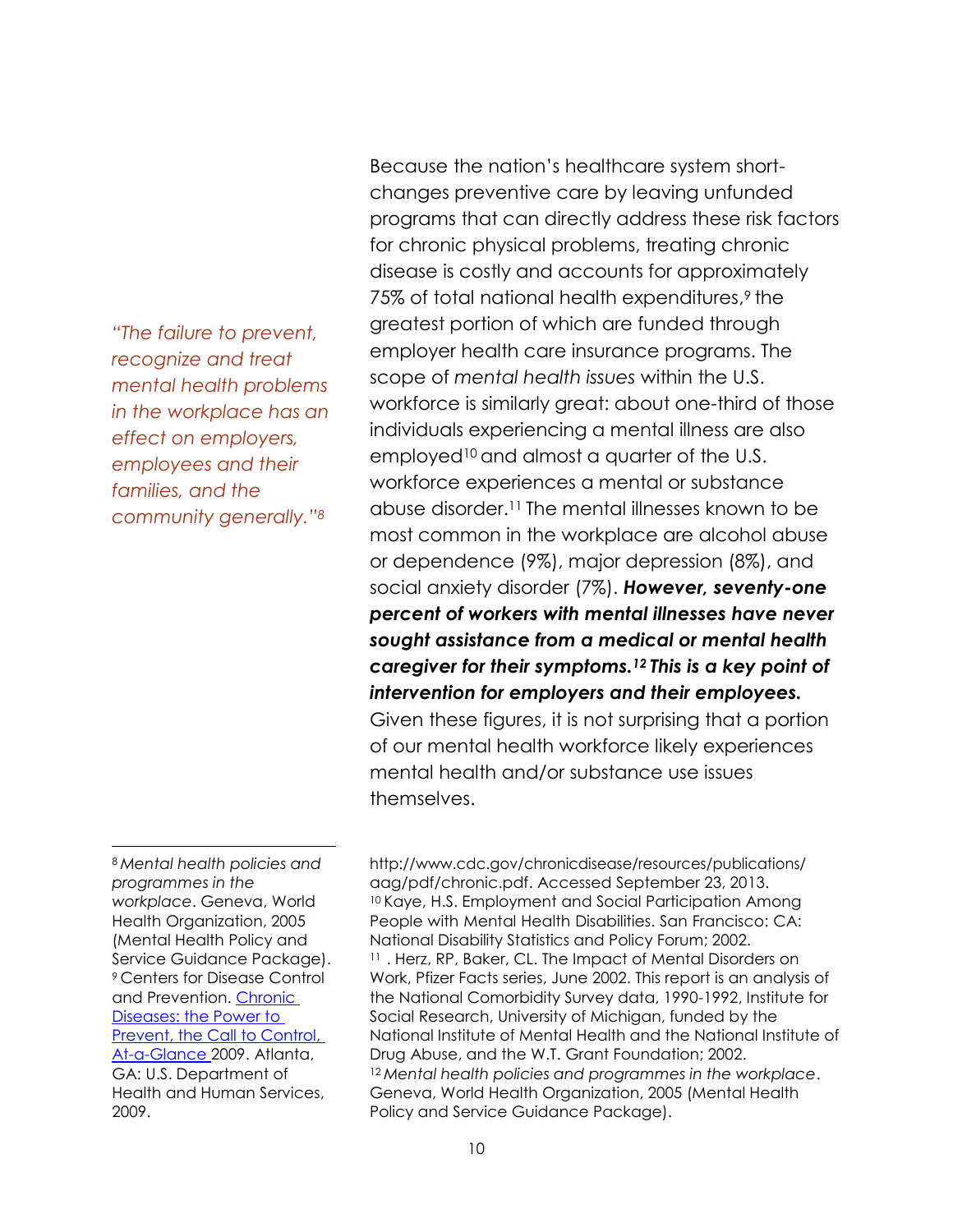Complications due to both untreated physical and mental health conditions are the primary drivers of the increased direct and indirect healthcare costs that employers experience. For employees, the attendant prejudice and discrimination that come with mental illnesses, even in mental health agencies, often provide a formidable barrier to achieving health, wellness, and successful employment experiences. This barrier can be circumvented by addressing modifiable risk factors that play a role in many chronic diseases and mental health conditions. Further, these *modifiable risk factors can be targeted within the workplace*. Developing a welcoming work environment includes enhancing the ability of staff who experience mental health issues to access and utilize effective treatments and community support programs themselves, just like providers try to do with consumers of their agency's services.

*The impact of mental conditions in the workplace:* Unaddressed mental health issues in the workplace affect **employers** economically. Directly, costs to employers are seen through increased absenteeism, reduced productivity, increased costs, and reduced profits. Each American worker with depression is estimated to cost his or her employer \$3000; the bulk of this amount is accounted for by absenteeism and loss of productivity, not treatment.<sup>13</sup> Indirectly, employers realize costs through issues such as lowered staff morale, high staff turnover, management time dedicated to addressing factors associated with mental health issues, and employee complaints leading to litigation.

Mental health conditions also affect **employees and their families**. Absence from work due to physical and/or mental health issues may lead to a loss in personal or family income. This, in combination with the costs of accessing health care, may cause serious financial hardship for employees and their families, particularly if employer-sponsored health insurance is not available and if time off for recovery is not granted. The financial and personal burden of having a mental or physical health condition can generate a negative cycle that, without effective intervention, may lead to worsening of the initial problem.

Last, the **community at large** also experiences the impact of chronic disease and mental health conditions. Part of the impact felt includes the cost of

<sup>13</sup>Harnois GP, Gabriel P (2000) *Mental health and work: issues and good practices*. Geneva, World Health Organization and International Labour Office.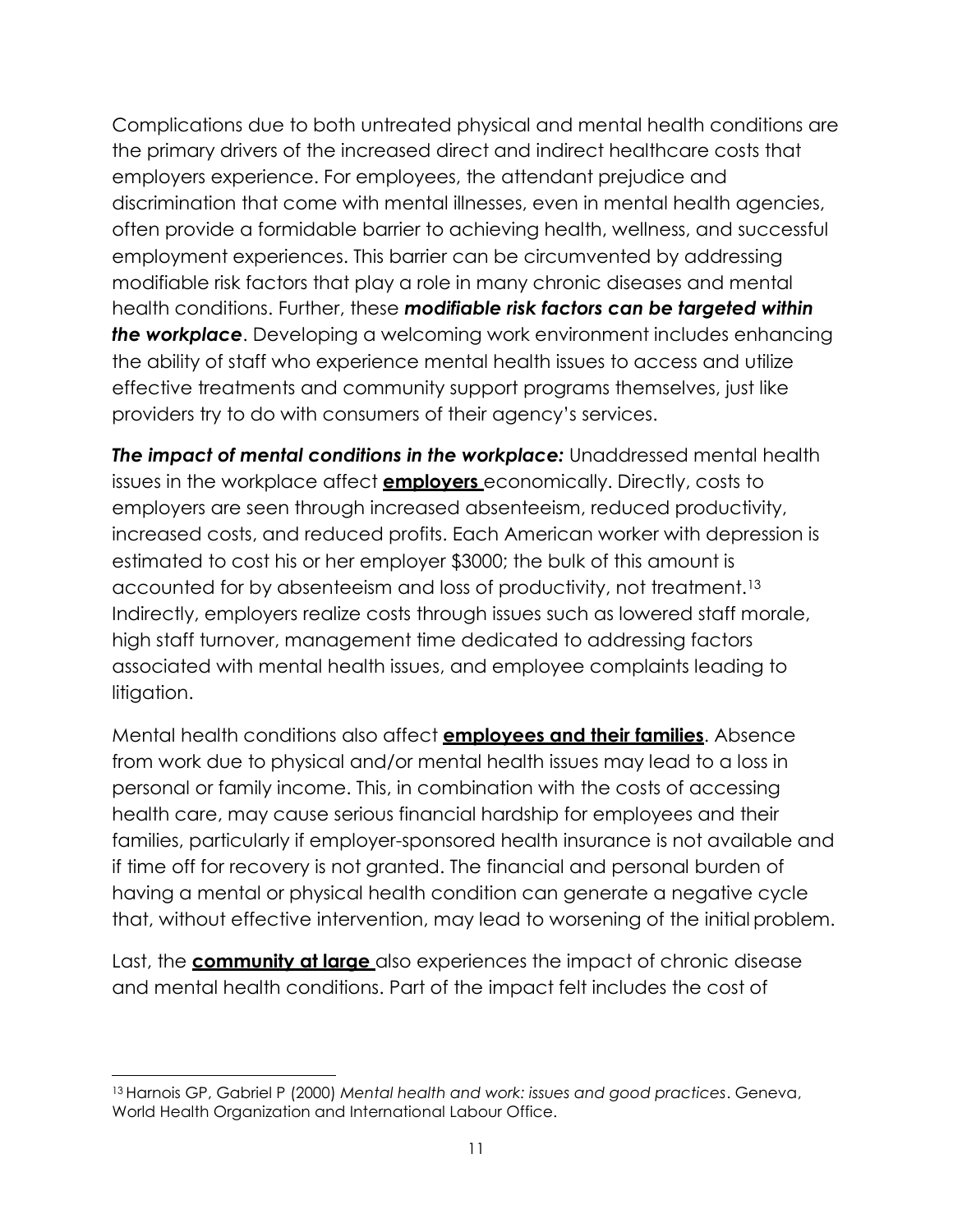treatment, especially hospitalization.14 Other costs involving the community are related to the loss of productivity, loss of lives, the sequelae of untreated illnesses, social exclusion, and human rights abuses.

*The Impact of mental health conditions among mental health staff:* If it is important to create a healthy, welcoming work environment for employees in general, it is particularly crucial to address the integrated mental and physical health needs of the mental health practitioners within your agency. Although there is a heightened public awareness today regarding mental illness in general, there remains considerable prejudice and discrimination within workplace environments, including mental service delivery environments. Grounded in false assumptions that, as healers, treating providers do not struggle with their own mental health issues, mental health practitioners often do not receive the necessary support and understanding from their employers, supervisors, and colleagues.

Furthermore, although agency practitioners are trained to cope with clients' mental health crises, they may not be equally equipped to identify and handle a similar situation occurring among their own colleagues. Similarly, mental health practitioners might not have the self-care tools to recognize and facilitate their own recovery journey alone. This is where a welcoming work environment can be of great value. This toolkit seeks to present an overarching set of objectives and a cohesive list of recommendations that your organization can use to develop its own welcoming work environment which will support and nurture the health and spirit of the practitioners within your agency.

## **Keep In Mind:**

*Community integration and work:* because work is such an important part of most American lives, the ability to work despite one's mental illness is a key part of sustaining one's connection to one's identity and sense of work, to one's colleagues and community, and to one's financial stability. Helping mental health agency personnel to recognize and grapple with their own mental health conditions – and helping them to feel comfortable in both disclosing their illness and receiving necessary supports – can play a huge role in their own community integration.

<sup>14</sup> Berto P et al. (1999). Depression: cost-of-illness studies in the international literature: A review. *Journal of Mental Health Policy and Economics*, **3**: 3-10.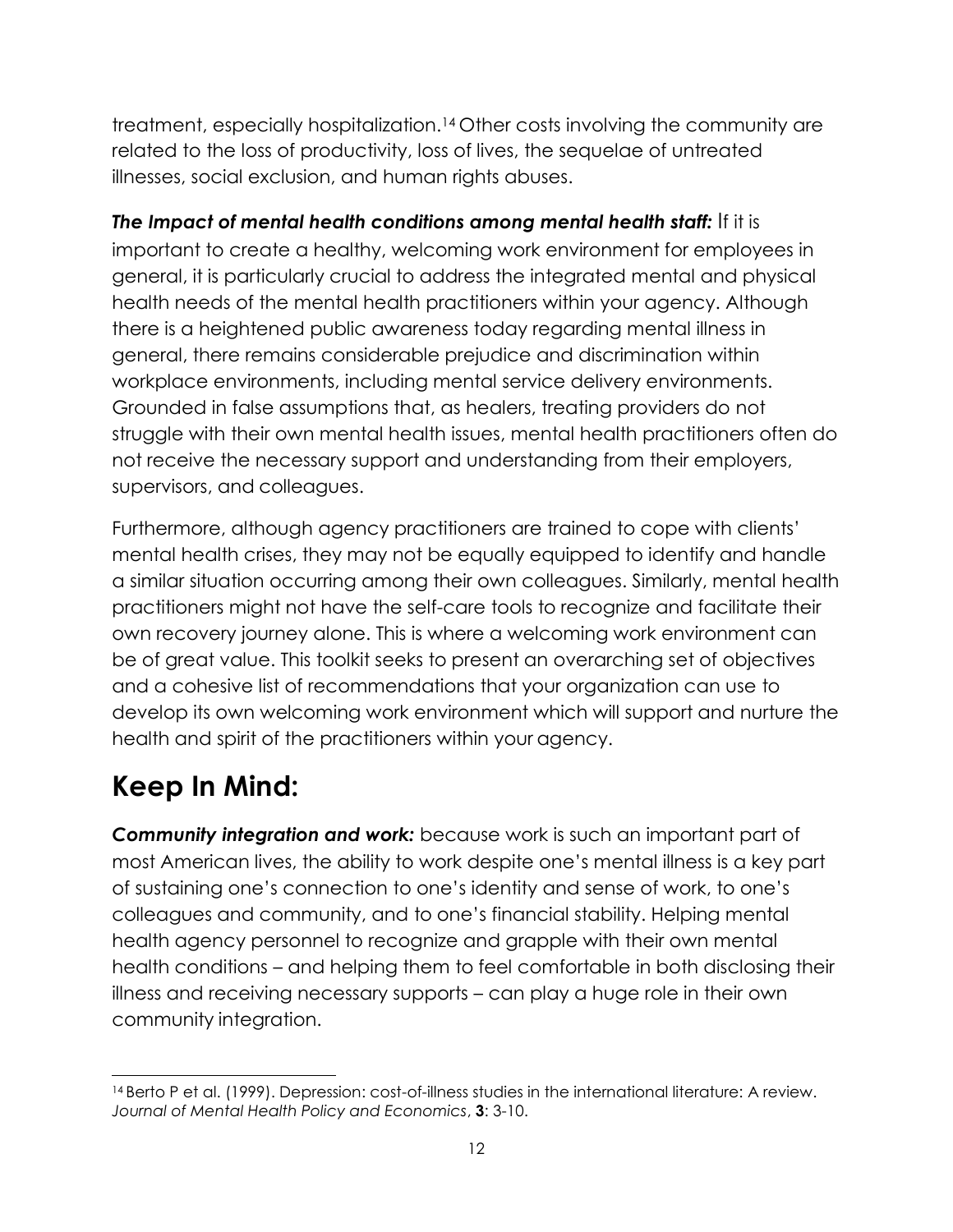Community integration refers to the process by which individuals with mental health issues are able to live, work, learn, and participate fully in their communities.15 The workplace may positively or negatively affect an individual's work through work content and context. Mental health issues can impact people's lives through both employees' perception of work stressors and employers' response to developing employee mental health issues. Fortunately, employer awareness of risk factors for mental illness and mitigating protective factors for mental health can allow employers to limit the impact of mental illness within the workplace (please see sidebar).<sup>16</sup>

**Universal design as a supporting framework:** although this toolkit is written with the specific intention to assist mental health agencies in supporting mental health practitioners who themselves struggle with mental illnesses, all of the recommendations are built upon a Universal Design framework. By this we mean: **all** of the objectives and recommendations should apply to **all**  employees and **all** persons. The rights, dignity, consideration, and respect accorded to practitioners with mental health conditions should be the same as that given to every individual. This is appropriate and fair and can and should be universally applied. We believe this is one key way to end the silent prejudice and discrimination that still follow many who live with mental health conditions.

#### *Let's get started!*

<sup>15</sup>Salzer, M.S. Introduction. In M.S. Salzer (ed.), Psychiatric Rehabilitation Skills in Practice: A CPRP Preparation and Skills Workbook. Columbia, MD: United States Psychiatric Rehabilitation Association, 2006.

<sup>16</sup>*Mental health policies and programmes in the workplace*. Geneva, World Health Organization, 2005 (Mental Health Policy and Service Guidance Package).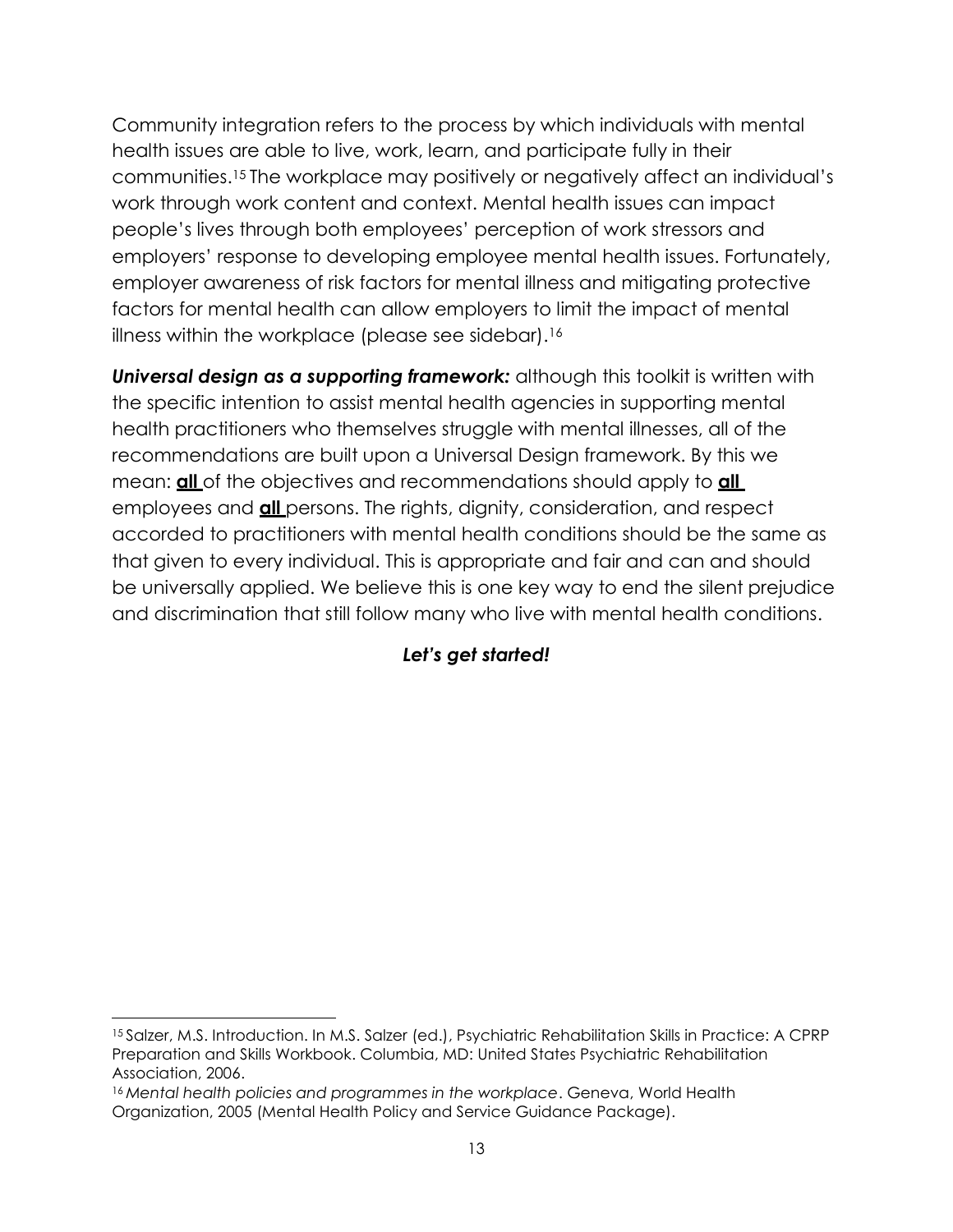## Section II.

## Specific Strategies to Create Welcoming Work Environments

## **A. Developing Your Agency's Vision for a Welcoming Work Environment**

The first step on your path to developing a welcoming work environment involves creating an agency vision statement focused on meeting the needs of its practitioners with current or past mental health conditions. The statement can be relatively brief, but can make clear that the agency recognizes and supports the needs of its staff as part of a broad commitment to insuring that it welcomes their full participation in the life of the agency. Doing so will form the foundation for the development of solid management strategies responsive to your agency's individual needs and culture. Your vision statement will also serve as a guidepost and a benchmark upon which your agency can measure its future achievements.

**Recommendation 1**: *Build a vision statement* that reflects the following three components: your agency's values as they relate to creating a more welcoming environment; the principles that drive agency actions in this regard; and a set of agency objectives. The vision statement should be developed as a collaboration among the agency's executive leadership, board members, and agency staff.

#### *How to do this*:

- 1) Your agency **values** should reflect a balance of stakeholder interests, beliefs, and judgments about what is worthwhile ordesirable
- 2) Your **principles** should derive from the stakeholder values agreed upon and refer to the standards or rules that govern agency actions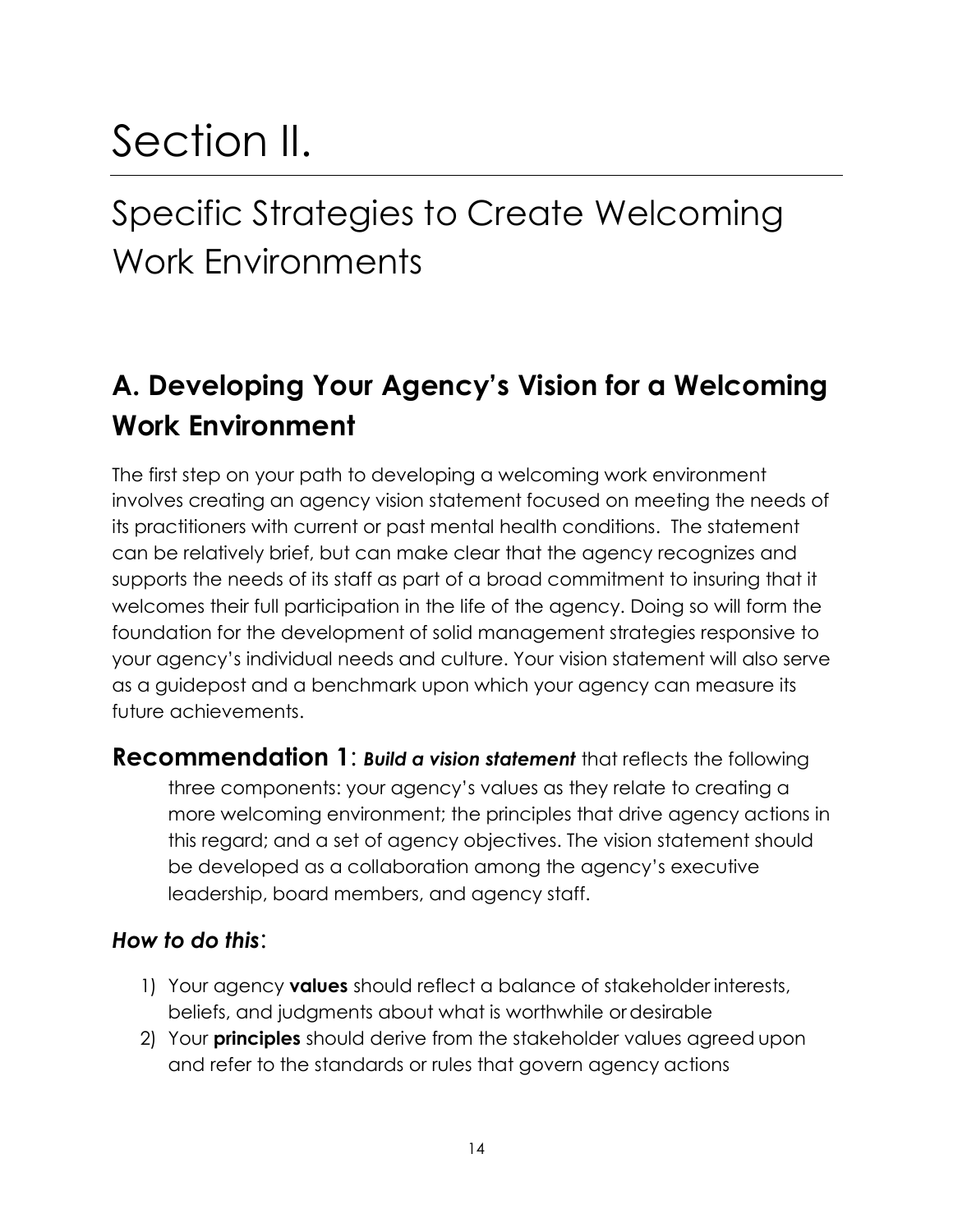3) Your **set of objectives** are deliberately chosen, **SMART** action steps that can be concretely acted upon by your agency and which translate into effective management strategies to realize a welcoming work environment

#### **SMART Objectives Are:**

- **S**pecific  $\bullet$
- **M**easurable  $\blacksquare$
- **A**chievable
- **R**ealistic  $\bullet$
- **Time-related<sup>17</sup>**  $\bullet$

## **B. Laying the Foundation for Strengthening Your Welcoming Work Environment**

Before your agency can begin strengthening its welcoming work environment, it is important to conduct an environmental scan of your organization to define the scope of the task that lies ahead. This will involve: learning more about the issues that practitioners with mental health conditions face; assessing the degree to which current health insurance plans help them to address some of these issues, and soliciting other strategies practitioners feel can help to create a more welcoming environment. Also crucial to bring forth in this broad- based evaluation are beliefs that key agency stakeholders hold regarding mental health parity and current organizational need.

#### **Recommendation 2:** *Conduct surveys on the incidence and prevalence*

*of mental health conditions among practitioners* within your agency. The surveys, whether formal or informal, provide an opportunity not only to assess both incidence and prevalence but also the impact of the job itself on the mental health challenges of practitioners

#### *How to do this*:

1) Look into administering the [General Health Questionnaire \(GHQ\)](http://www.proqolid.org/instruments/general_health_questionnaire_ghq#subtabs-4)  [\(http://www.proqolid.org/instruments/general\\_health\\_questionnaire\\_ghq](http://www.proqolid.org/instruments/general_health_questionnaire_ghq) #subtabs-4) which measures psychiatric symptoms among practitioners

<sup>17</sup>Doran, G. T. (1981). "There's a S.M.A.R.T. way to write management's goals and objectives".

Management Review (AMA FORUM) 70 (11): 35–36.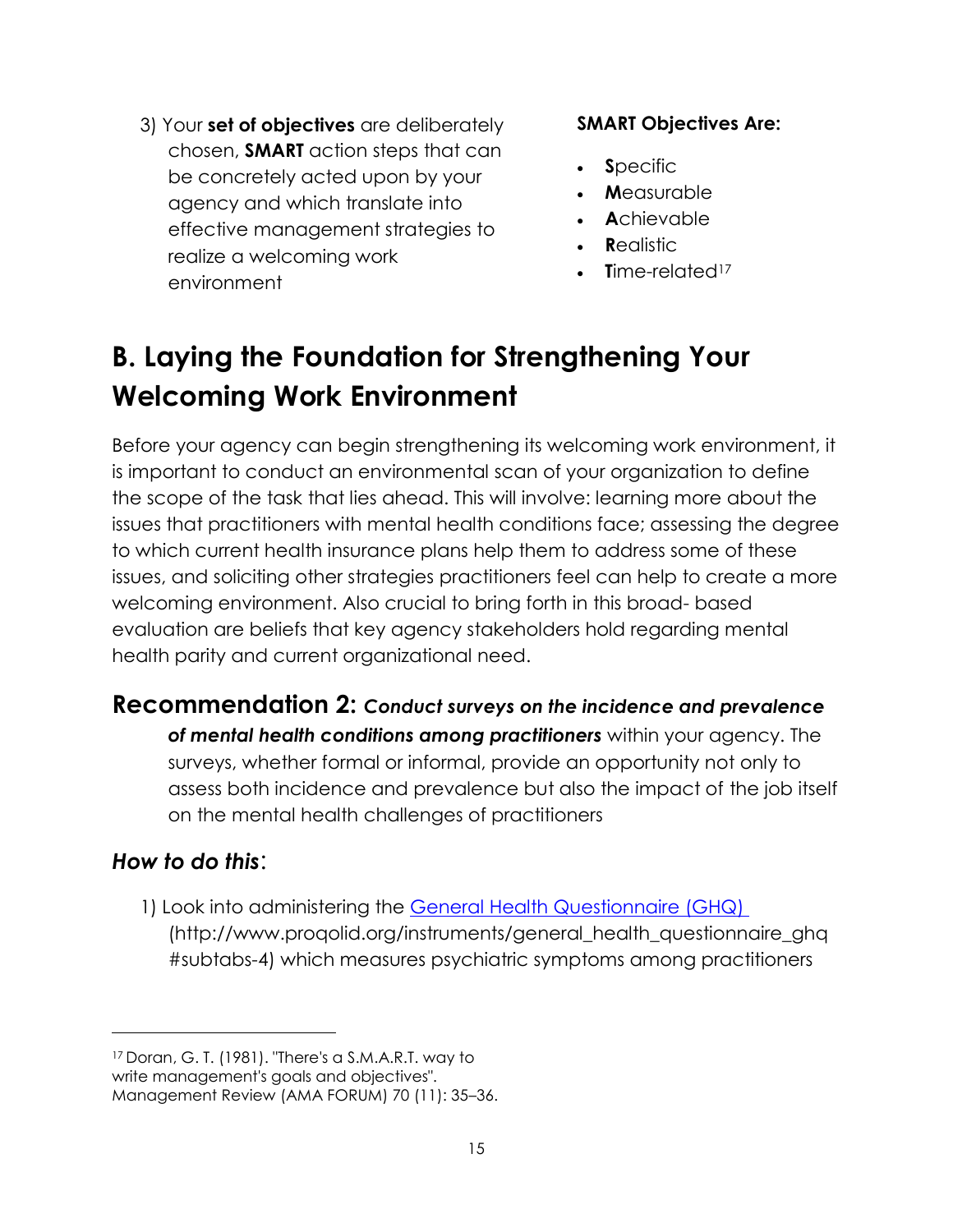- 2) Consider implementing the Occupational Stress Index (OSI) to assess the level of stress experienced by your agency's practitioners
	- The instrument can be requested at: **[kbelkic@hsc.usc.edu](mailto:kbelkic@hsc.usc.edu) or [Karen.Belkic@radfys.ki.se](mailto:Karen.Belkic@radfys.ki.se)**
- 3) Insure that employee screening is always voluntary and anonymous so as not to result in discriminatory practices
- Employ trained mental health professionals to supervise survey 4) implementation: this means capitalizing on a strength that already exists within your agency!

#### **Recommendation 3:** *Conduct key informant interviews with staff:* this

more informal assessment approach can be helpful in developing an understanding of the cultural context of mental health issues among all staff within your agency, creating shared expectations around the health and wellness needs of **all** staff, and giving expression to staff satisfaction levels with your agency's current mental health workplace environment

#### *How to do this*:

- 1) Interview practitioners
- 2) Interview supervisors and managers
- 3) Interview human resources/hiring staff
- 4) Interview employee **4** organizations
- 5) Summarize findings in a report for the agency Board

#### **The Importance of Generating Initial Collaboration:**

- An effective consultation process ensures that agency opinion leaders are on board publicly with efforts to create a welcoming work environment
- Leadership support results in overall reduced prejudice around mental health issues
- Dialogue raises awareness of workplace prejudice and discrimination and reduces prejudice by decreasing the taboo that exists around mental illness

**Recommendation 4:** *Conduct a risk assessment* to identify existing mental health challenges within your agency workplace. The risk assessment seeks to determine whether the job itself creates or exacerbates mental health issues.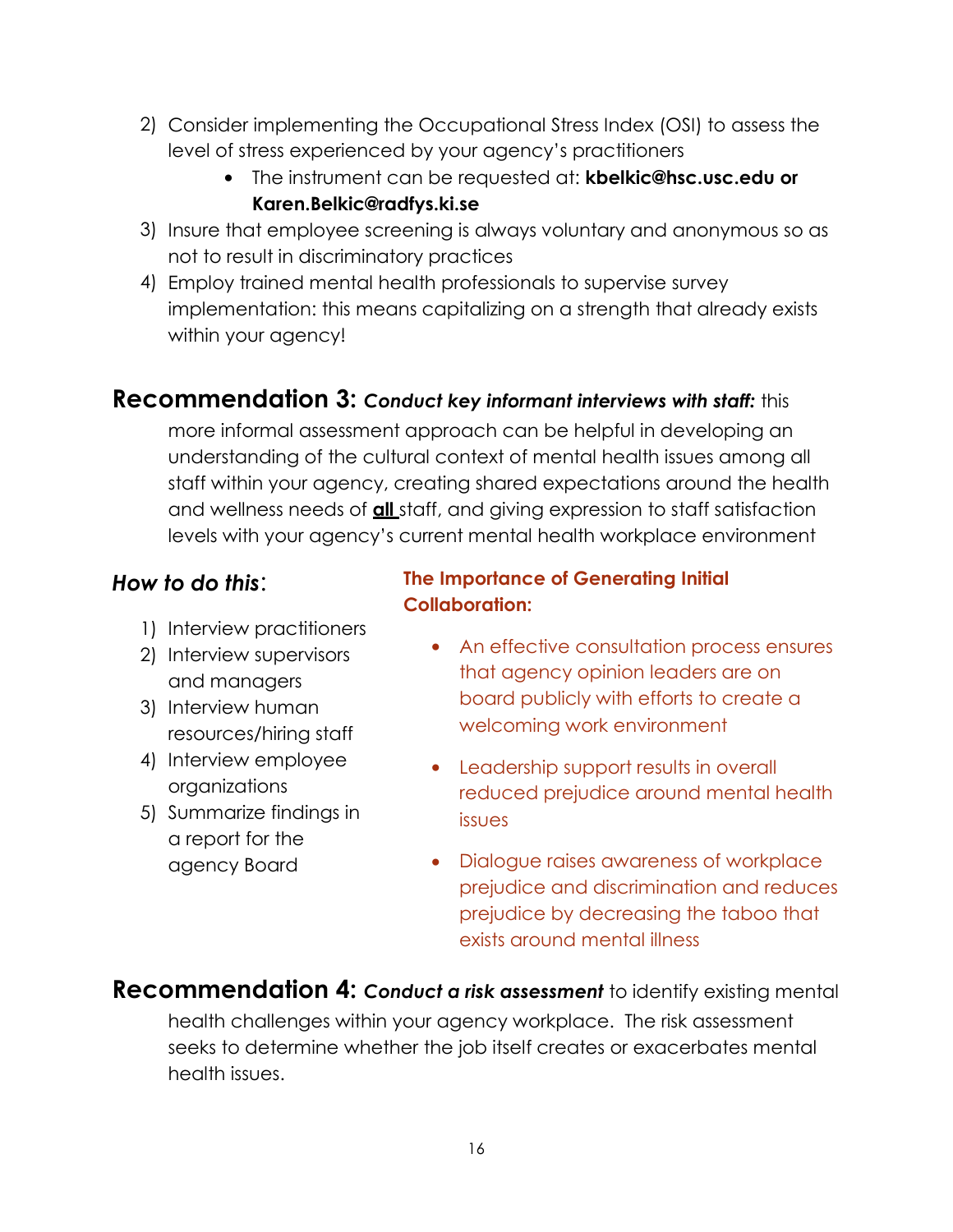#### *How to do this*:

- 1) Identify the challenges. Examine any existing data or research your agency might have on hand to identify particularly stressful working environments that can contribute to an exacerbation of symptoms or substance abuse. An alternative is to conduct a rapid assessment to develop a quick, initial understanding—from an insider's perspective—of challenges within your workplace
- 2) Decide who might be at risk, and how. Who is most at risk for the challenges you have identified in Step 1?
- Evaluate the risks**.** Decide whether 3) the precautions currently in place, if any, are adequate. Can the risk be managed or eliminated?
- 4) Record the findings. This step is important for evaluation purposes later.
- 5) Review and revise. Return to the assessment and make adjustments if necessary.

#### **Risk Assessment in Practice:**

#### *Scenario*

As an employer, you observe high stress levels among your agency's practitioners. You are unsure as to the specific cause(s) for practitioner distress and would like to determine the extent to which the work environment is contributing to practitioner work dissatisfaction. *Solution*

Administer an annual survey to provide agency employees with the opportunity to voice those aspects of their workplace, if any, they find most stressful. This will provide your agency with valuable feedback that can be used for targeted interventions.

#### **Recommendation 5:** *Assess the adequacy of your agency's health*

**insurance plans:** the agency needs to determine the degree to which its health insurance coverage adequately addresses the mental health needs of practitioners, a core ingredient of a truly welcoming work environment. The evaluation allows your agency to compare health plans and to determine which plan will offer your employees the highest quality healthcare for the best value. Equipped with full knowledge of plan benefits and gaps, you will be better positioned to make a decision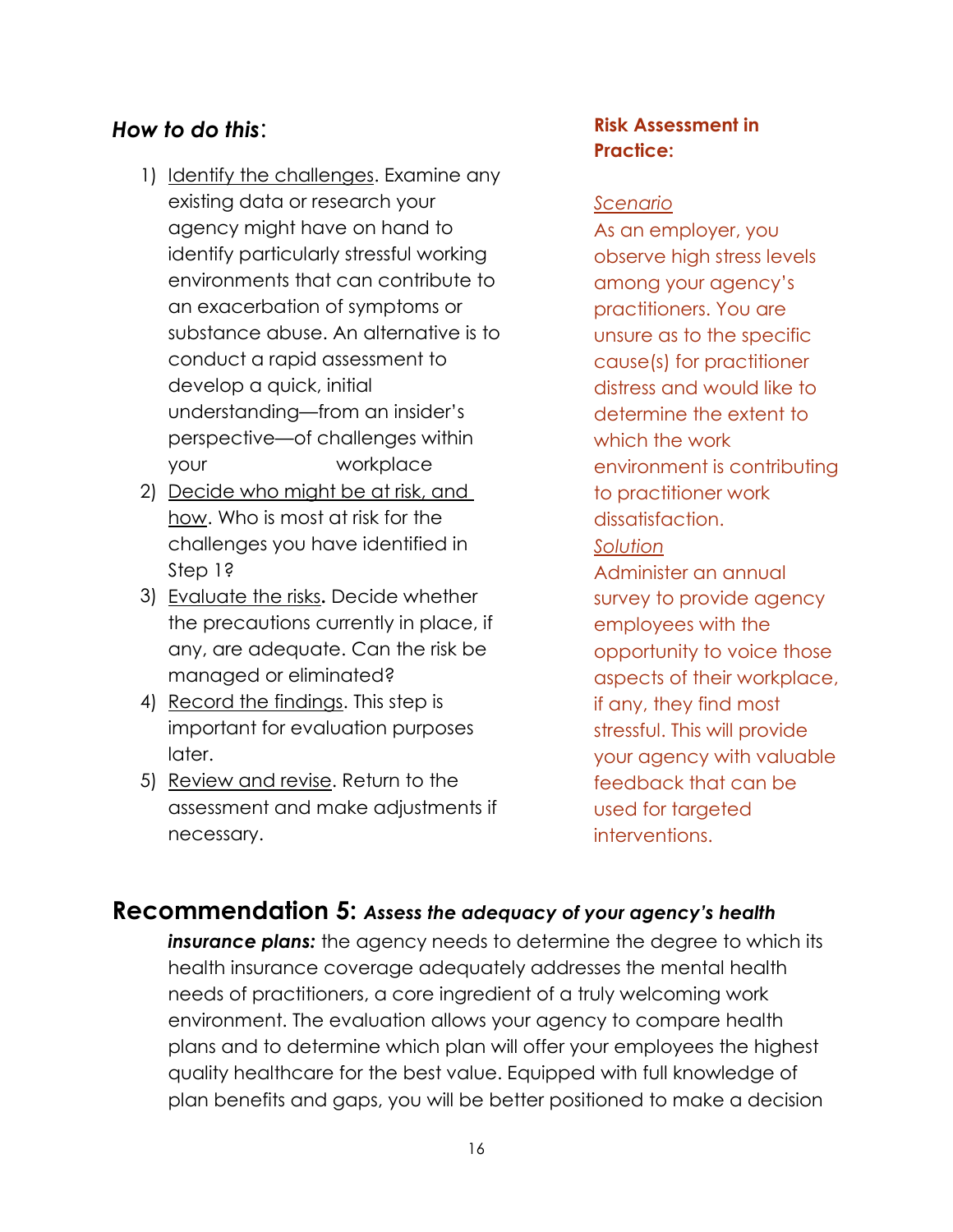as to the degree to which your plan is aligned with your welcoming work environment vision and goals

#### *How to do this*:

- 1) Utilize surveys such as **[eValue8](http://www.nbch.org/EValue8-for-Employers)** [\(www.nbch.org/EValue8-for-Employers\),](http://www.nbch.org/EValue8-for-Employers)) a tool developed by business coalitions and employers to measure and evaluate health plan performance.
- 2) Engage in discussions with your health plan, mental health vendor, or mental health benefits consultant, asking questions to determine whether your plan provides parity in their coverage of mental health issues and promotes mental health in their organizations. Such conversations demonstrate that mental health matters to your agency.

#### **Recommendation 6:** *Create transparency with your agency pharmacy benefit manager (PBM)*

#### *How to do this:*

- 1) Review information on restricted psychotropic formularies
- 2) Explore the procedures agency employees and their doctors must negotiate to obtain appropriate medications in order to better insure that employees can obtain quality care
- Bring awareness to your health plan to the fact that psychiatric 3) medications are not interchangeable and have long phase in and phase out periods with attendant trial and error periods. Medication access is a key component of total workplace wellness.

#### **Recommendation 7:** *Implement and encourage the use of an employee assistance program (EAP)*

#### *How to do this*:

1) Seek information on EAPs that have demonstrated improved employee emotional well-being and improved work performance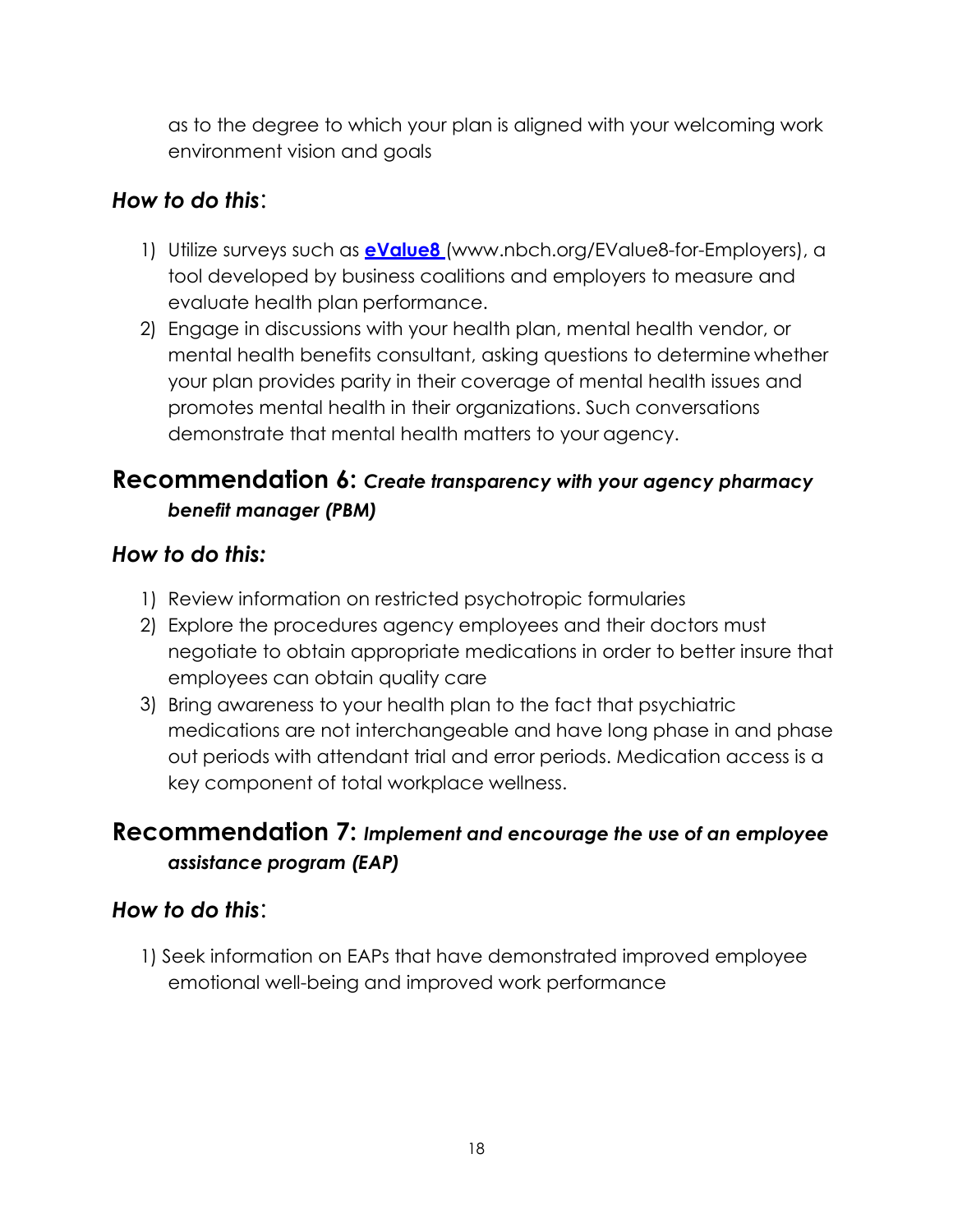2) Establish evaluation approaches to demonstrate the impact on your agency's bottom line via decreases in lost productivity, absenteeism, and healthcare costs

## **C. Translating Your Agency's Vision into Welcoming Management Strategies**

With your vision in place, your agency's next task is to send a clear message to prospective and current employees that your workplace is welcoming of staff with mental health issues. There are several methods that work in concert to accomplish this goal. Many fall under the auspices of the Americans with Disabilities Act (ADA). Others make good business sense, while still others will appeal to your agency leadership on a fundamentally human level. Regardless, the recommendations below **all** signal that your agency inclusively welcomes **all**  individuals.

#### **Recommendation 8:** *Develop a wellness committee* specifically

dedicated to addressing the issue of creating a welcoming work environment towards people with mental health issues, to include board, executive, and staff levels of engagement in the committee

#### *How to do this*:

1) Articulate in an agency policy paper the idea that both direct costs18 and indirect costs19 have an impact on your mental health agency's bottom line<sup>20</sup>

#### **Direct Costs to Your Agency:**

- Absenteeism
- Disability payments
- **•** Medication costs
- Accidents
- Recruitment expenses

#### **Indirect Costs to Your Agency:**

- Lost productivity
- Replacement payroll
- Training expenses
- Time spent administering disability claims

<sup>19</sup>Expenditures related to absenteeism, presenteeism, and job satisfaction.

<sup>18</sup> Every expenditure related to the support of employee health.

<sup>20</sup>*Mental health policies and programmes in the workplace*. Geneva, World Health Organization, 2005 (Mental Health Policy and Service Guidance Package).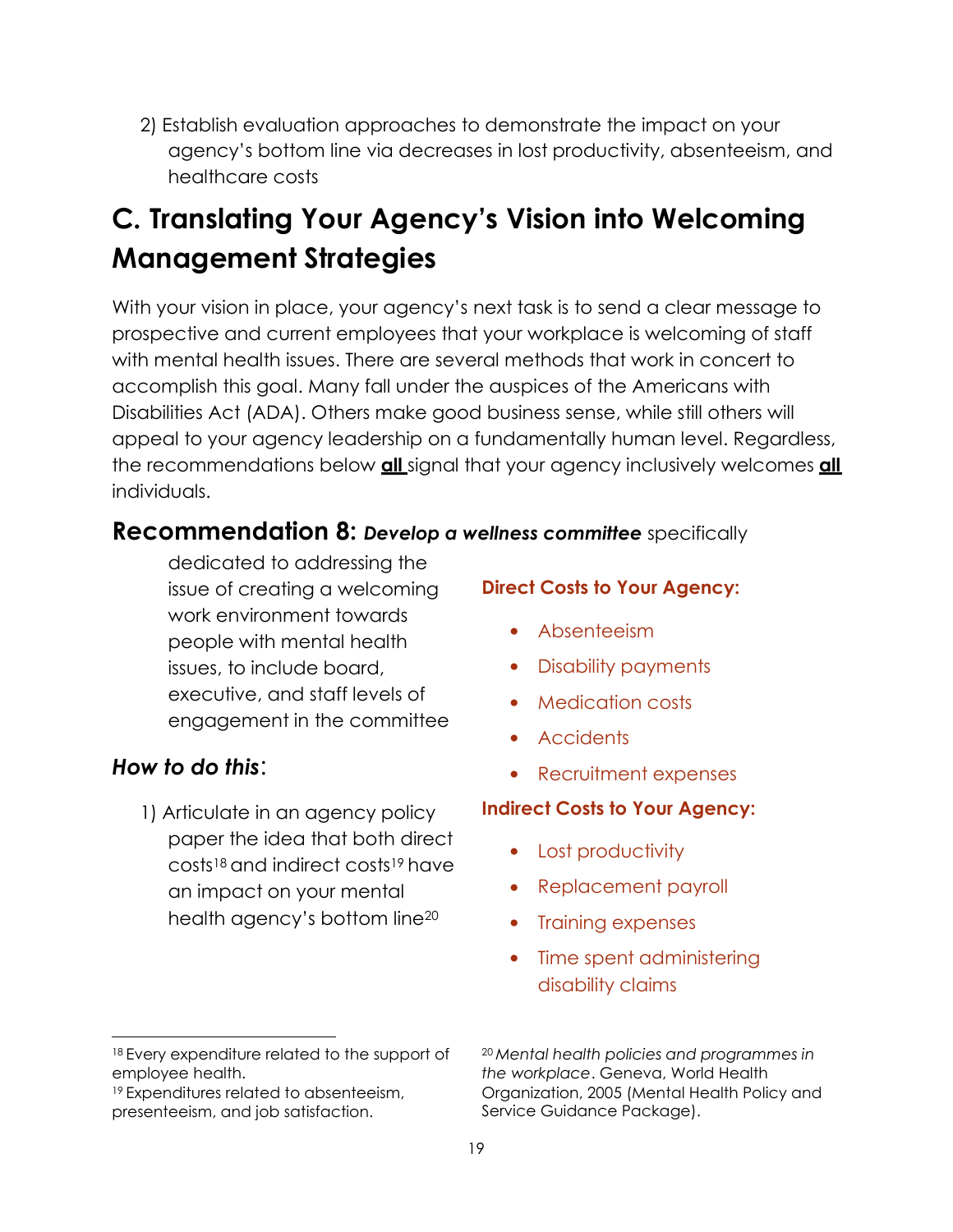- 2) "Make the business case," by linking mental illness, reduced productivity, and increased costs within the agency workplace to the data gathered in earlier steps
- Engage upper management so that your agency's change attempt is 3) synchronized, coherent, and ultimately successful
- Ensure senior level structural backing is in place to effect committed, 4) lasting change through development of your agency's business case

#### **Recommendation 9:** *Implement welcoming hiring guidelines under the ADA framework*

#### **Supervisor Education Should:**

- Address and debunk beliefs that employees with mental illness are difficult hires, violent, and absent more frequently
- Stress the importance of speaking of clinicians with mental illness as employees
- Recognize that clinicians with lived experience may bring a certain perspective, a particular dedication, and an enhancement of care to their work

#### *How to do this*:

- Ensure your agency welcomes applicants of 1) diverse backgrounds
- 2) Determine that your benefits package includes mental health care on parity and treats mental health conditions with the same urgency as physical illness. Coverage should include treatment, prevention, educational programs, and an adequate network of providers.
- Orient hiring managers and supervisors to mental 3) illness as a dimension of equal opportunity and diversity in the workplace, and facilitate an understanding of ADA provisions
- 4) Provide human resources and hiring managers with education and/or re-education regarding workplace prejudice, discrimination, and employment practices.
- 5) Facilitate all-employee communication regarding the reasonable accommodations policy of the ADA, health and wellness programs, and other mental health resources to promote an accepting, and anti-discriminating workplace environment
- Familiarize hiring managers and supervisors with 6) mentoring practices and programs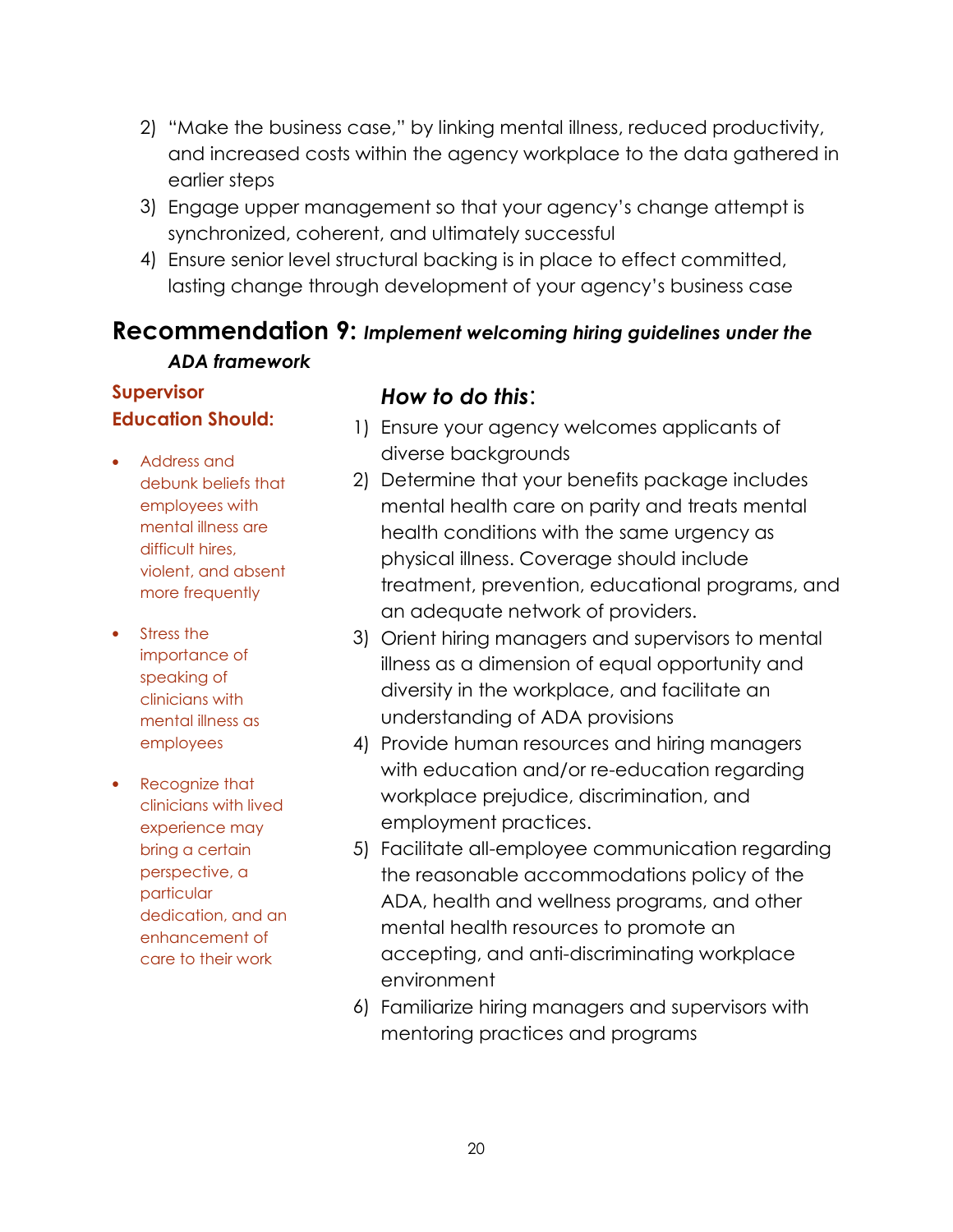### **Recommendation 10:** *Enact welcoming promotion policies guided by ADA requirements*

#### *How to do this*:

- 1) Do not assume that a clinician is not interested in, or not qualified for, an advancement because of a mental illness
- 2) Do not deny a promotion because of the need to make an accommodation (unless the accommodation would cause your agency an undue hardship)
- Do not place practitioners with mental health conditions in separate lines 3) of progression or in segregated units or locations that limit opportunity for advancement
- Ensure that supervisors and managers who make decisions regarding 4) promotion and advancement are well-versed in ADA nondiscrimination requirements

#### **Recommendation 11:** *Develop a non-discriminatory termination policy informed by ADA provisions*

#### *How to do this*:

- 1) Develop agency awareness that an employer may not terminate a clinician with a mental illness only because of the presence of a mental health condition or without the provision of reasonable accommodations. Employers cannot refuse to provide a reasonable accommodation that does not constitute an undue hardship and the reason for unsatisfactory performance was the lack of accommodation
- 2) Adhere to the same termination policies and procedures for all employees, including practitioners with mental health issues

#### **Recommendation 12:** *Fully integrate disability management (sick leave*

*and disability leave) into workplace policy:* this minimizes the impact and cost of disability to both the agency and the clinician; supports clinicians who seek treatment or who require hospitalization; encourages return to work of practitioners with disabilities; insures that traditional disability management no longer only considers physical disabilities; and guarantees that, because of your on-the-ground experience and clinical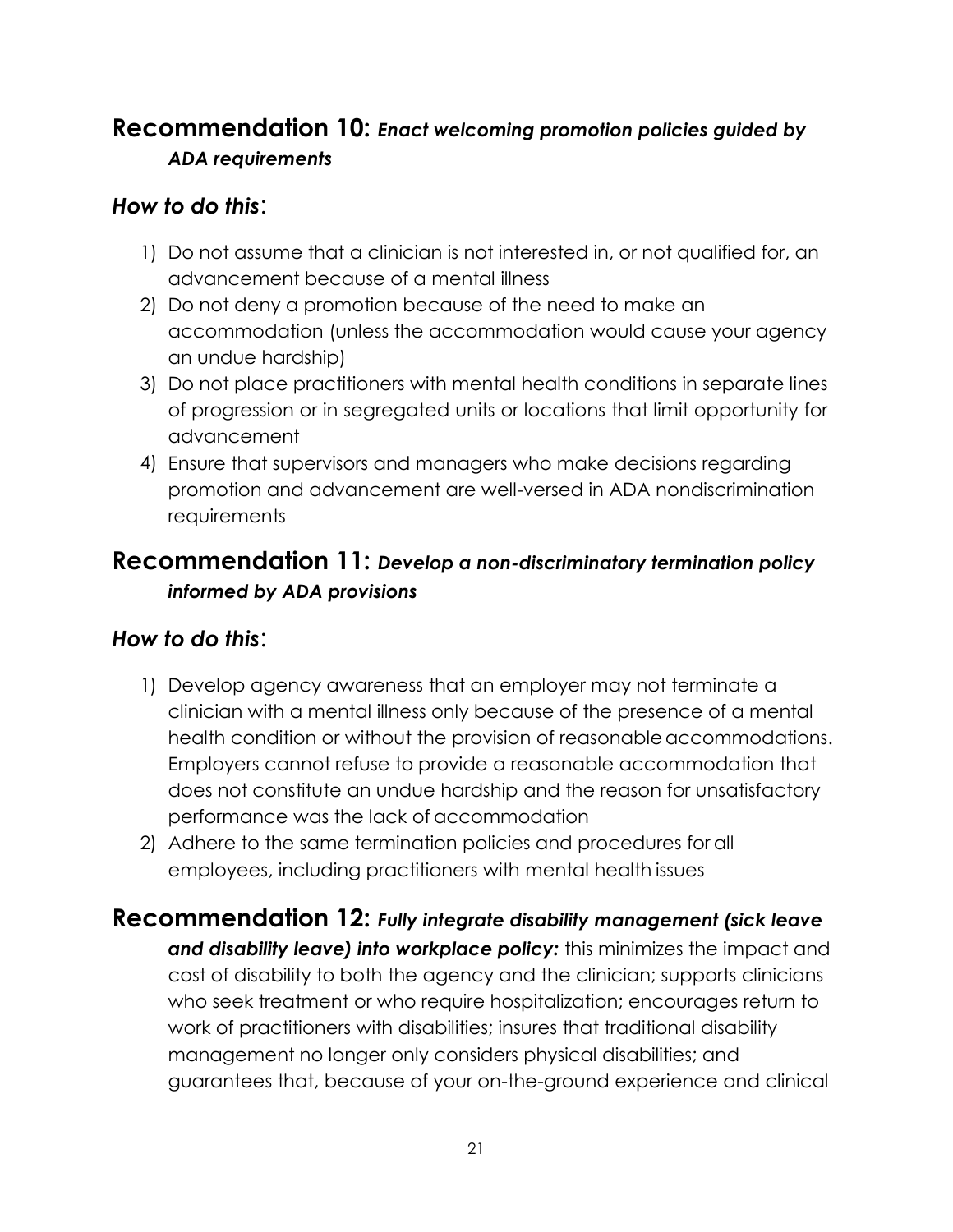expertise as a mental health agency, the agency remains central to the interpretation of disability management interpretations.

#### *How to do this*:

- 1) Implement agency mental health prevention programming
- 2) Utilize an employee assistance program (EAP)
- 3) Develop agency return to work programs to facilitate ease of job re-entry for clinicians

#### **Recommendation 13:** *Provide comprehensive supports to practitioners within your agency*

#### *How to do this*:

- 1) Assist practitioners in addressing their own mental health issues, including around suicidality
- Offer staff support around 2) practitioner responsibilities to avert potential practice issues, especially when there is an exacerbation of mental health symptoms
- 3) Take appropriate steps to identify and assist a practicing colleague experiencing **any** type of behavioral health issue
- Utilize professional support 4) networks to alert fellow practitioners, when possible, when decompensation is observed

#### **Suicide and Mental Health Clinicians:**

- Suicide among mental health professionals occurs at a higher rate than among other types of care providers
- The American Psychiatric Association's Task Force on Suicide Prevention found that psychiatrists consistently commit suicide at twice the rate of other physicians
- One out of every four psychologists was found to struggle with suicidal thoughts, and up to one in 16 have attempted suicide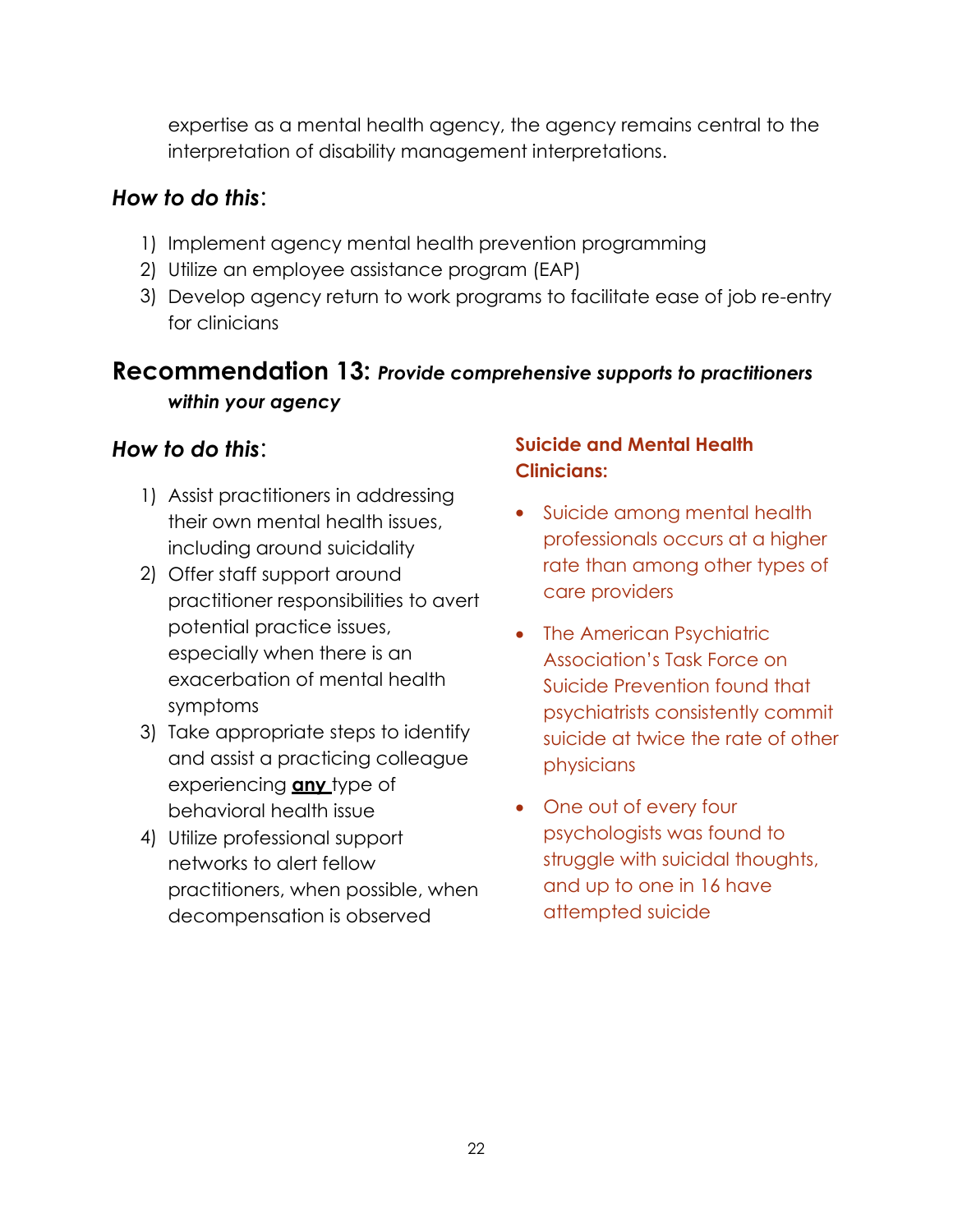#### **Recommendation 14**: *Ensure that reasonable accommodations are*  **provided to all practitioners who request them:** under the ADA, any

#### **Steps to Identify and Assist an Impaired Colleague**

- 1. Recognize a problem exists
- 2. Develop an awareness of sians and symptoms of behavioral health issues through workplace education and training
- 3. Document your observations in a careful, ongoing manner
- 4. Attempt a referral to agency EAP
- 5. Communicate your concerns with your supervisor
- Assist with a workplace 6. intervention
- 7. Follow-up with postintervention treatment
- Address return to work issues 8.

employee must disclose a behavioral health condition to receive a related accommodation, but significant issues of workplace prejudice and discrimination can surface around disclosure of a mental health or substance use challenge. Implementation of reasonable accommodations – which do not impose undue hardship on the agency - is often part of a comprehensive return to work plan for clinicians

#### *How to do this*:

- 1) Schedule modifications, including one or more of the following:
- Modification of job requirements or 2) the job description
- 3) Modification of the physical environment
- 4) Policy changes
- 5) Provision of human assistance
- Provision of assistive technology 6)
- 7) Provision of supervisory orientation and training
- 8) Provision of co-worker orientation and training

#### **Recommendation 15:** *Establish an agency policy on confidentiality*:

although as a health care provider, your agency is bound by HIPAA requirements, keeping a practitioner's mental health experience confidential is also your ethical duty. While employers and colleagues may be required to assist a practitioner return to work**,** *co-workers do not*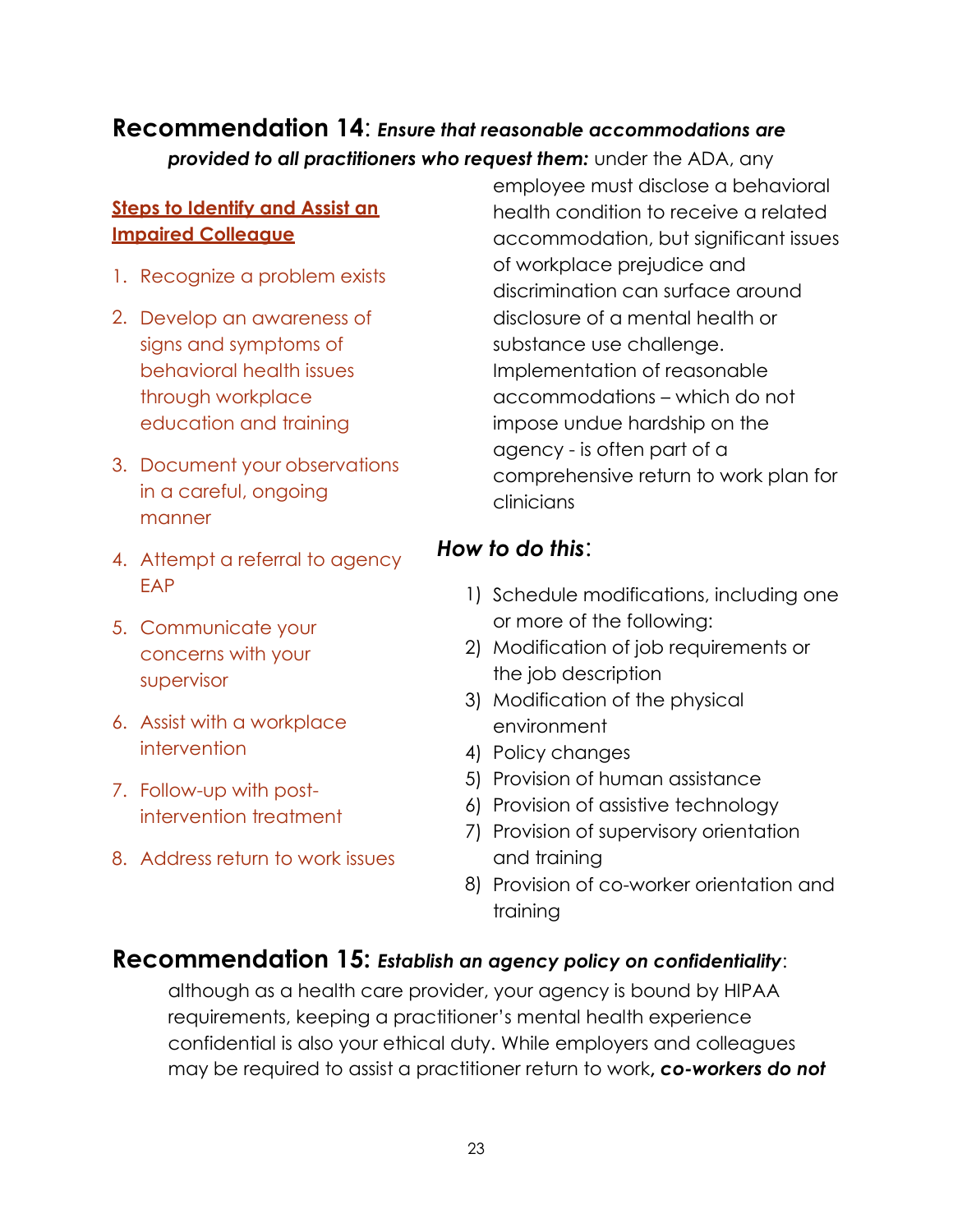*need to know the details of a colleague's behavioral health issue,* and policies in this regard should be developed ahead of time by your agency

#### *How to do this*:

- 1) Supervisors should ensure that the confidentiality policy is broadly publicized and understood by all agency employees
- 2) Supervisors should be well-versed in practitioner's wishes regarding information to be shared with colleagues

#### **Recommendation 16:** *Carefully plan for the practitioner's return to work:*

connection between the supervisor and the practitioner is extremely important as a recovery tool for generating hope. The ongoing work of maintaining communication between the supervisor and the practitioner facilitates a smooth return.

#### *How to do this*:

 Supervisors should not assume that because employment is within a mental health workplace that co-workers will feel comfortable upon their colleague's return. Supervisors should remain attuned to the situation, and ask the individual returning to work for advice on how he/she would like the return to work to be managed.

#### **Recommendation 17:** *When necessary, ensure the practitioner exits from*

*the workplace with dignity:* in the rare case when supervisor training in workplace problem-solving and reasonable accommodations do not work, it is essential that higher-level management, human resources, supervisors, and colleagues respect and care for the leaving practitioner's human and professional dignity during the transition

#### *How to do this*:

- 1) Employ deference regarding what is said to colleagues and clients
- 2) Clarify whether or not future contact would be welcomed by the leaving practitioner
- 3) Discern whether a farewell event is comfortable for the practitioner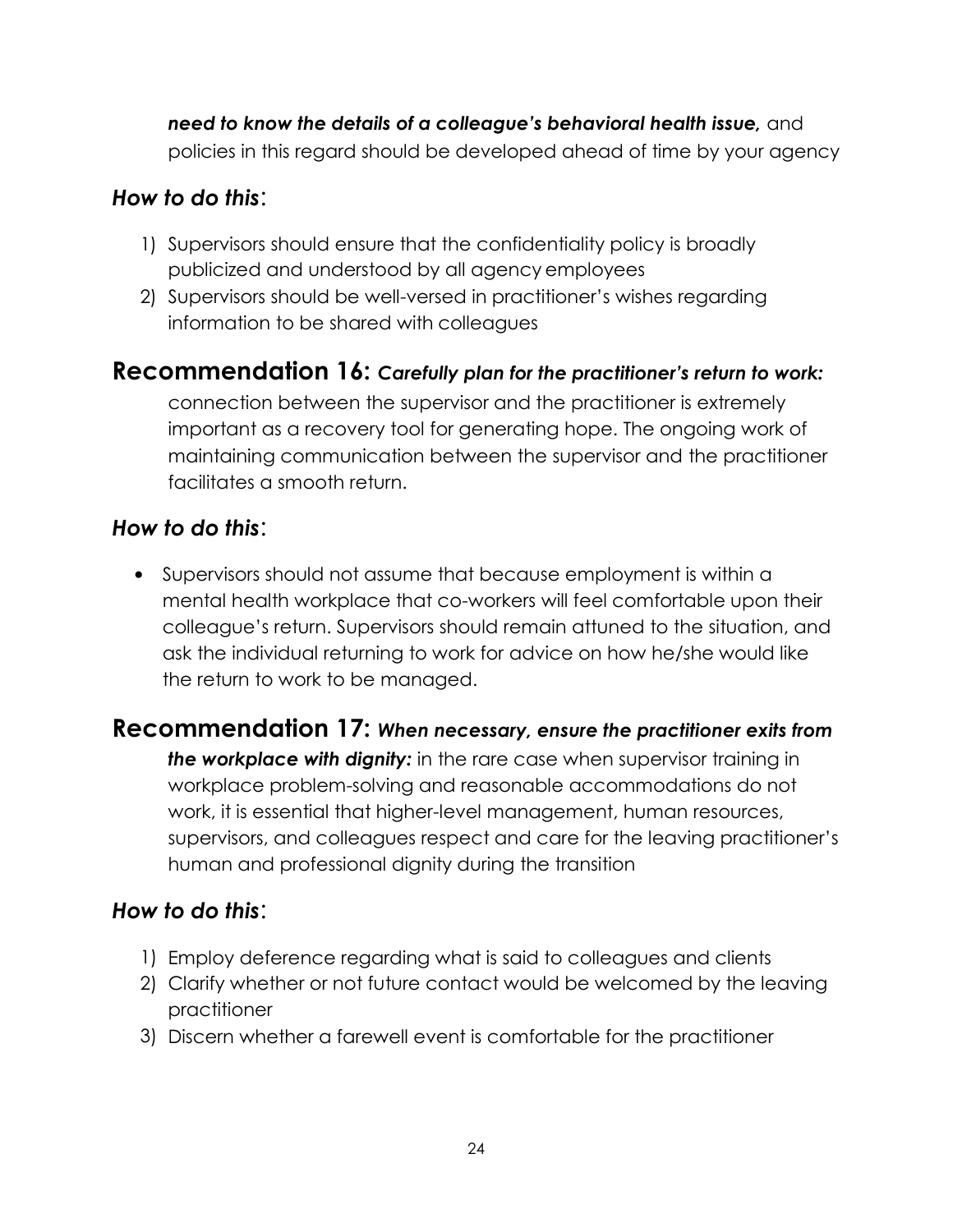## **D. Practices and Programs Your Agency Can Adopt to Create a Welcoming Workplace**

At this point in the process, the management strategies your agency has taken the time to create will serve as the framework for the practices and programs your agency will begin to develop and implement. This section specifically provides recommendations to address integrated physical and mental health within your work environment. As your organization moves from a strategic to an applied vantage point, you can anticipate a comprehensive and holistic welcoming work environment to take shape within your mental health agency.

#### **Recommendation 18:** *Provide training for supervisors, front-line managers, HR staff, and executives in identifying and handling the mental health issues of clinical staff*

#### *How to do this*:

- 1) Clarify with supervisors that although they are often clinically trained it is nonetheless not their job is not to diagnose an illness or act in a counseling capacity, although they can note changes related to work performance and address these with the practitioner.
- Ensure that any practitioner experiencing symptoms of a mental health 2) issue is aware of EAP services that are available
- Ensure that practitioners with mental health conditions working in smaller 3) agencies without access to an EAP can utilize their health insurance to seek mental health services
- Promote access to online and other mental health resources, particularly 4) if no health insurance is available for practitioners within the agency
- Encourage supervisors to work with human resources regarding the 5) existing personnel policy to provide accommodations and support practitioners during challenging times
- Remain aware of the seriousness of **all** suicide threats and seek 6) appropriate referrals and advice on how to handle the situation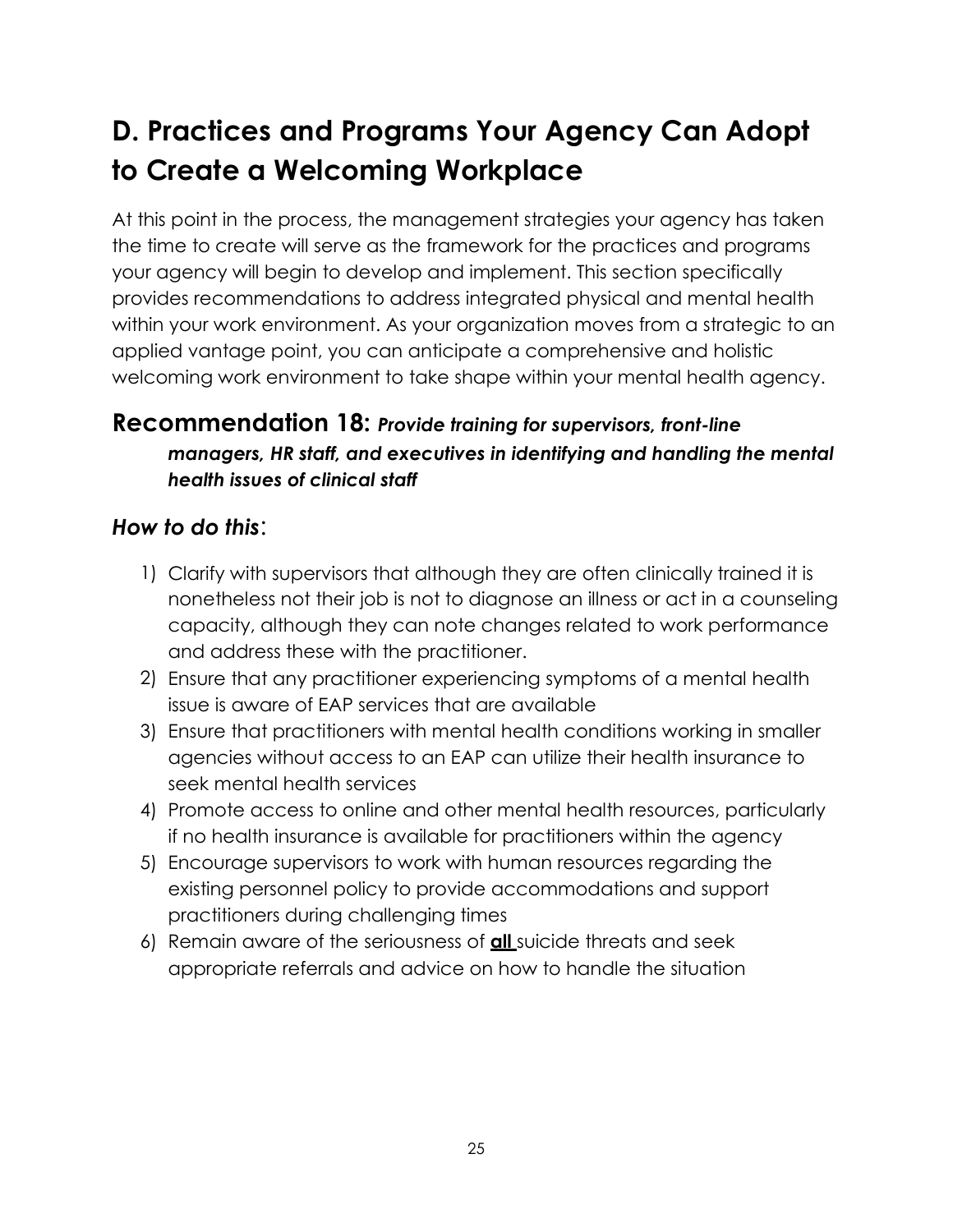### **Recommendation 19:** *Work with supervisors and staff to increase sensitivity around spoken communication in your workplace*

#### *How to do this*:

 Avoid usage of derogatory terms in reference to either the mental health status of consumers or staff, either advertently or inadvertently. Derogatory language can be very upsetting when heard by practitioners—both those with and without lived experience!

#### **Recommendation 20:** *Assist supervisors and staff to develop greater sensitivity to the need for and implementation of reasonable accommodations*

#### *How to do this*:

- 1) Provide training for supervisors around ADA guidelines and the process of putting in place accommodations for a mental health condition
- 2) Promote collaboration between supervisors, staff, and your agency's EAP

#### **Recommendation 21:** *Create opportunities for practitioners within your agency to collaborate with each other for support*

- 1) Develop mentoring programs to ease practitioners' return to work
- 2) Implement a quality circle among practitioners
- Facilitate group discussions and 3) meetings to prevent distress among practitioners. Consider addressing the following topics:
	- Handling difficult consumers
	- Compassion fatigue (caregiver burnout)
	- Professional boundaries
	- Self-care

#### *How to do this*: **What is a quality circle?**

- A group of practitioners who meet consistently to dialogue and track the welfare of agency employees in service of facilitating organizational processes for greater mental health
- A fluid system responsive to feedback from staff
- A forum to address quality of services and life within the workplace, communication and participation, working relationships, and team morale and motivation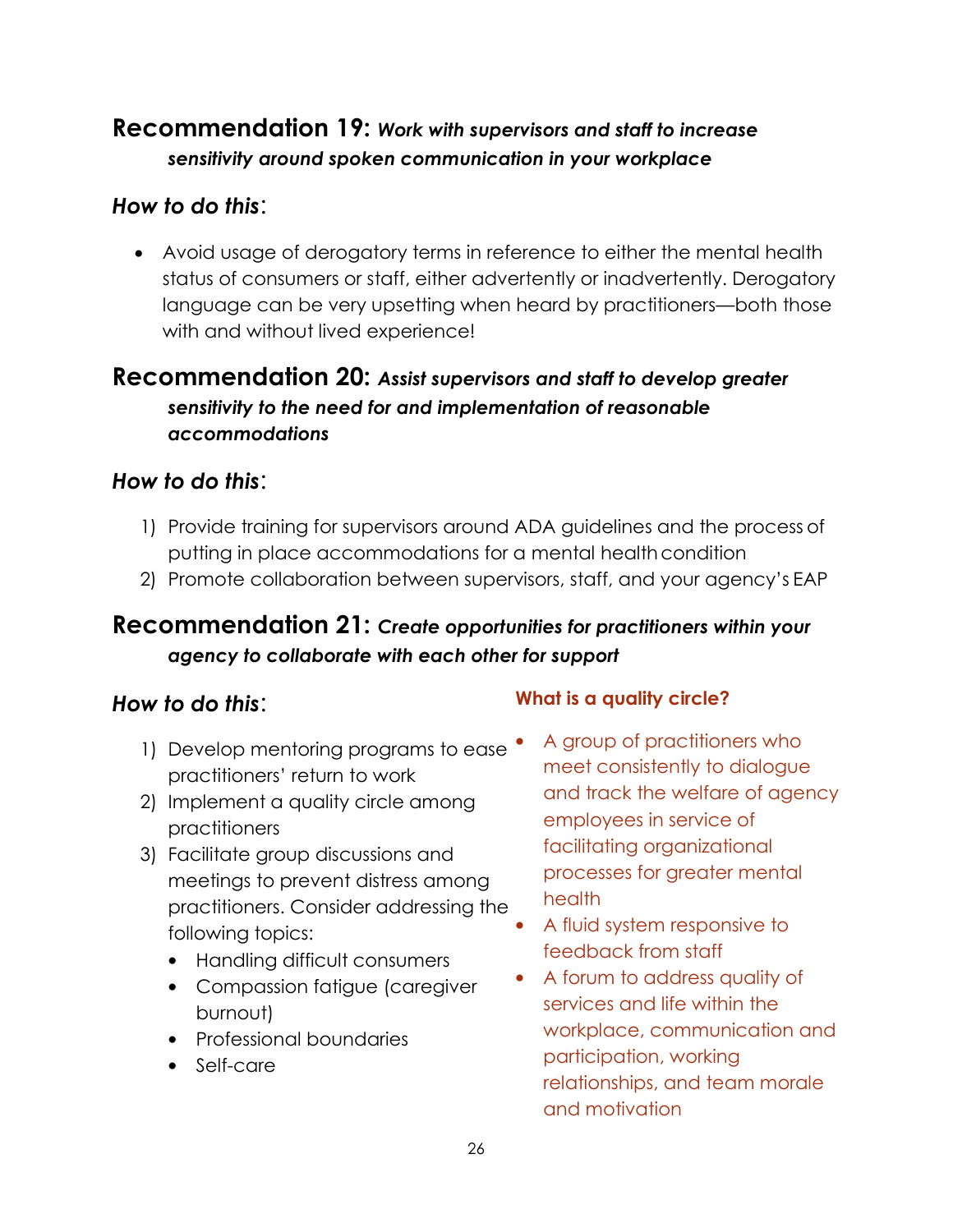### **Recommendation 22:** *Consider adopting an agency-wide policy to*

*employ only vendors that support inclusion of people with psychiatric*  disabilities: this utilizes your agency's influence to increase employment opportunities for individuals with mental health conditions and can generate thoughtful discourse (hopefully leading to action!) on how agencies employ individuals and how they leverage their funds.

#### *How to do this*:

- 1) Formally incorporate a policy into the contracting process by informing vendors in areas of competition that your agency gives priority to those demonstrating that they hire a threshold percentage (e.g., 5%) of individuals with psychiatric conditions
- 2) Informally incorporate this policy into conversations with agency vendors. Use your influence and expertise as a provider of mental health services in conversations with your agency vendors by casually talking to vendors about hiring individuals with mental health issues and how your agency might support them in this endeavor. The initial goal is to plant a seed and then remain receptive to any feedback you might receive.

#### **Recommendation 23: Institute workplace wellness activities:**

- Raise awareness of factors associated with the development of mental health conditions in your workplace
- Address modifiable environmental risk factors within your workplace

#### *How to do this*:

- 1) Promote resilience-building activities that protect against workplacestress and which promote the integration of physical and mental health
- 2) Sponsor workplace professional growth opportunities: a solid supervisoremployee working relationship is essential to functional wellness!
- Make available supervisor training in mental health-friendly supervision 3) techniques
- Champion internal staff communication that encourages healthy lifestyles 4)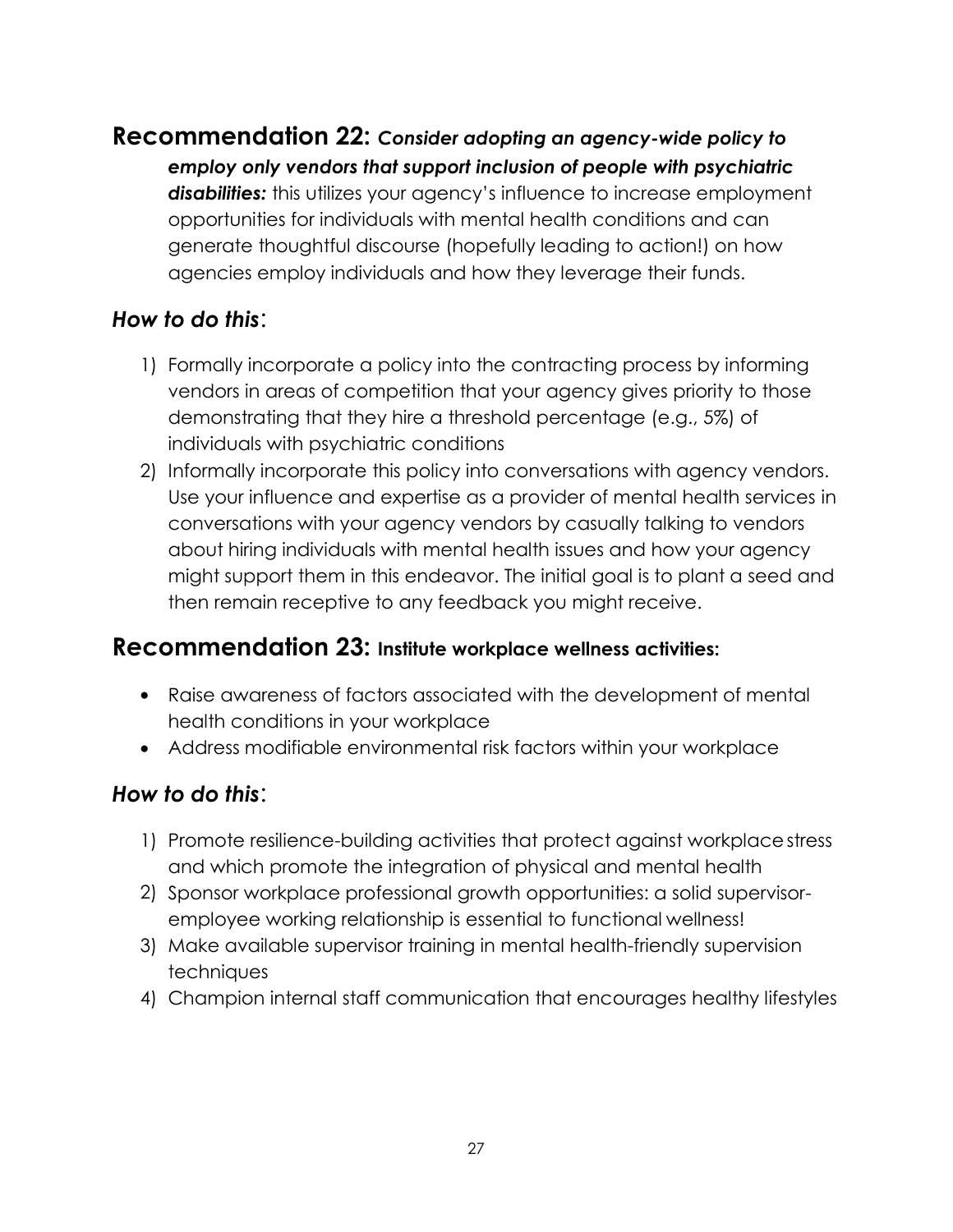- 5) Address organizational factors that foster a welcoming environment:<sup>21</sup>
	- *Ensure a positive effort to reward balance* by communicating practitioners' value, sending positive work performance messages, fairly remunerating practitioners for their work, and soliciting practitioner input as to the types of rewards they believe to be important
	- *Improve communications with practitioners* by ensuring they are part of the planning and decision-making process
	- *Improve social* 4. *support for practitioners* by developing supportive management practices, creating

#### **Methods to Protect Against Workplace Stress**

- 1. Host health and wellness fairs
- 2. Provide lifestyle change incentives
- 3. Maintain records of documented organizational benefits such as health cost containment, employee retention, and attendance
- 4. Provide training and information around self-monitoring of practitioner mental health
- 5. Establish a library of resources with books and videos on mental health issues from which clinicians can borrow

#### **Examples of Workplace-Sponsored Professional Development Opportunities**

- 1. Ongoing skill development in conflict resolution
- 2. Effective interpersonal communication
- 3. Team-building
- 4. Application of strength-based supervision techniques

<sup>21</sup>*Mental health policies and programmes in the workplace*.

Geneva, World Health Organization, 2005 (Mental Health Policy and Service Guidance Package).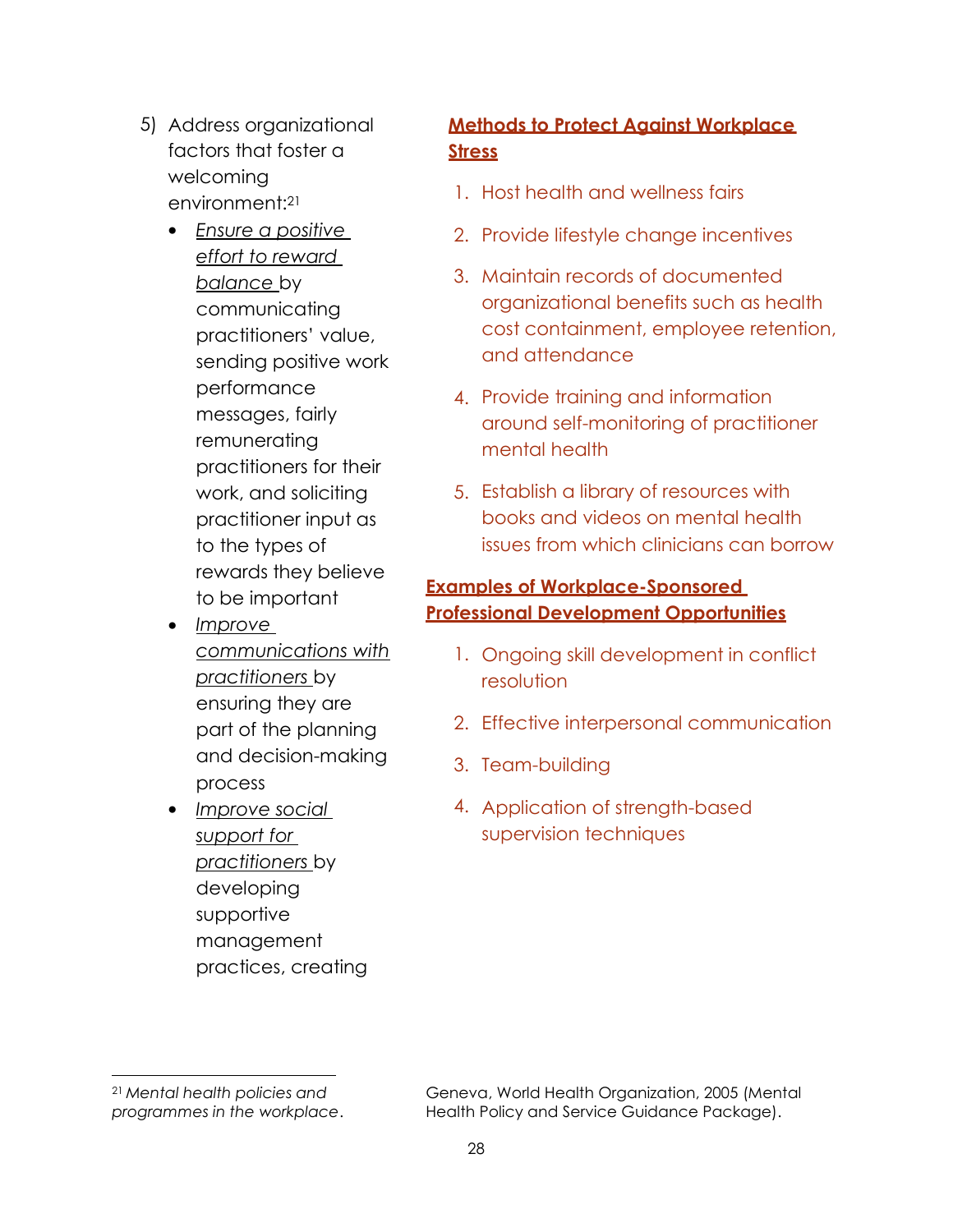opportunities for social networks to form within the workplace, and instituting policies regarding harassment and bullying

- *Increase clinicians' job control and latitude in decision making*  by ensuring task variety and opportunities for clinicians to direct how they work
- *Evaluate practitioners' job demands* by prioritizing task variety, reasonable and flexible working hours, and the use of regular breaks
- *Clarify work roles within the agency* by ensuring practitioners understand the scope of their duties and by reducing role ambiguity and role conflict
- *Create a productive work space*  by reducing noise and providing sufficient lighting
- *Clarify organizational structure and practices* by disseminating clear and transparent information about the agency's structure, purpose, and practices

#### **Examples of Internal Communication in Your Workplace to Promote Healthy Lifestyles**

- 1. Email, newsletters, bulletin boards, and face-to-face meetings
- 2. Annual health and wellness fairs
- 3. Observance of National Health Awareness Month (May)
- 4. Host speakers on mental health topics from National Alliance on Mental Illness (NAMI), Mental Health America (MHA), and local mental health organizations to provide education and promote awareness
- Utilize the above 5. organizations to provide specialized services such as confidential online depression screening for staff
- 6. Disseminate leaflets challenging myths associated with mental health conditions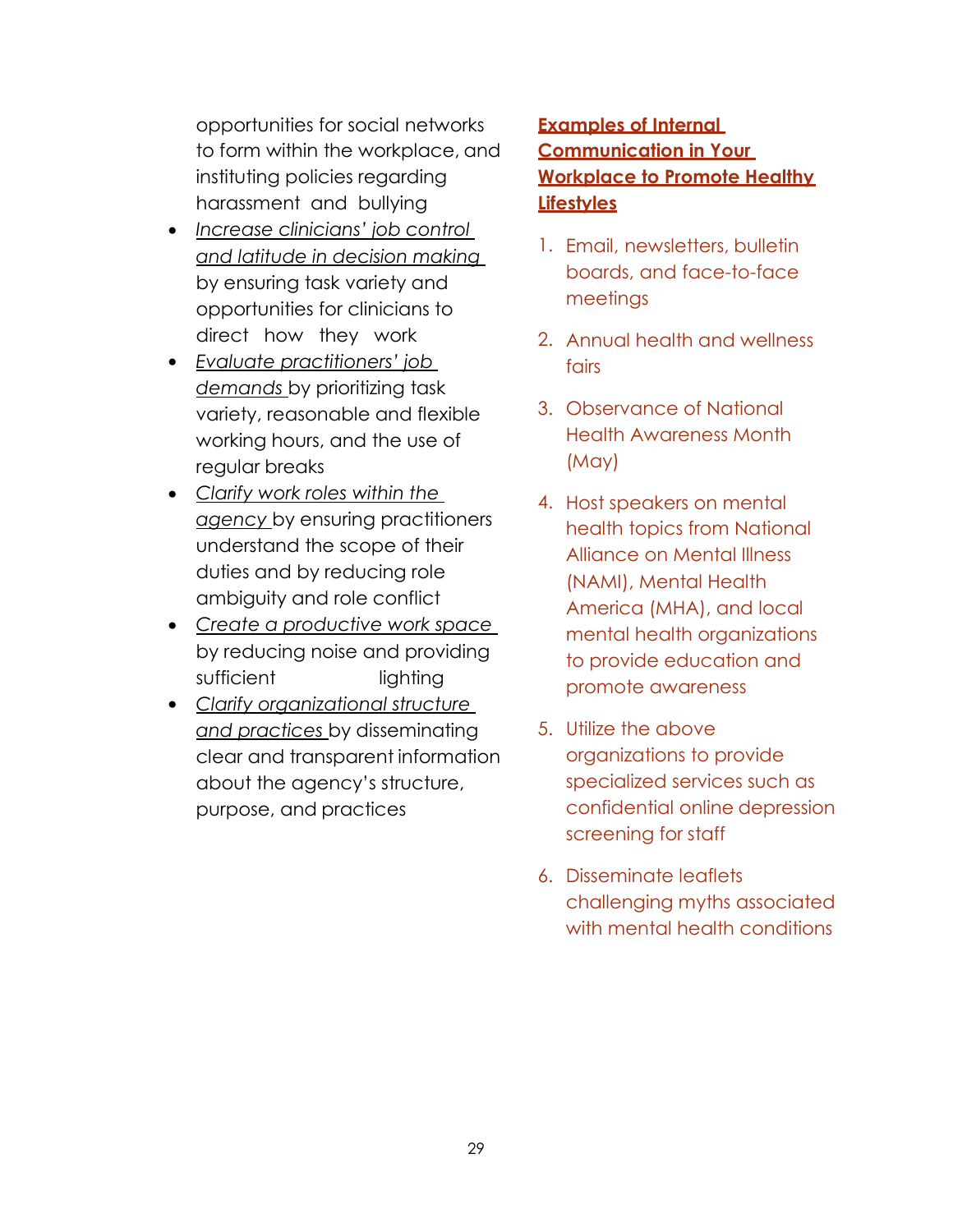- 6) Address organizational factors that foster a welcoming environment:<sup>22</sup>
	- *Ensure a positive effort to reward balance* by communicating practitioners' value, sending positive work performance messages, fairly remunerating practitioners for their work, and soliciting practitioner input as to the types of rewards they believe to be important
	- *Improve communications with practitioners* by ensuring they are part of the planning and decision-making process
	- *Improve social support for practitioners* by developing supportive management practices, creating opportunities for social networks to form within the workplace, and instituting policies regarding harassment and and bullying
	- *Increase clinicians' job control and latitude in decision making* by ensuring task variety and opportunities for clinicians to direct how they work
	- *Evaluate practitioners' job demands* by prioritizing task variety, reasonable and flexible working hours, and the use of regular breaks
	- *Clarify work roles within the agency* by ensuring practitioners understand the scope of their duties and by reducing role ambiguity and role conflict
	- *Create a productive work space* by reducing noise and providing sufficient lighting
	- *Clarify organizational structure and practices* by disseminating clear and transparent information about the agency's structure, purpose, and practices

## **E. Implementing and Evaluating Your Agency's Welcoming Work Environment**

As your organization begins to concretely envision how to frame a new workplace wellness paradigm through the development of strategies, practices, and programs, it becomes increasingly critical that your agency also start to think about ways to follow-through on the initial stakeholder support you have generated. Also important, you will early on want to consider how best to roll out and evaluate the welcoming work environments plan you have created. Strong

<sup>22</sup>*Mental health policies and programmes in the workplace*. Geneva, World Health Organization, 2005 (Mental Health Policy and Service Guidance Package).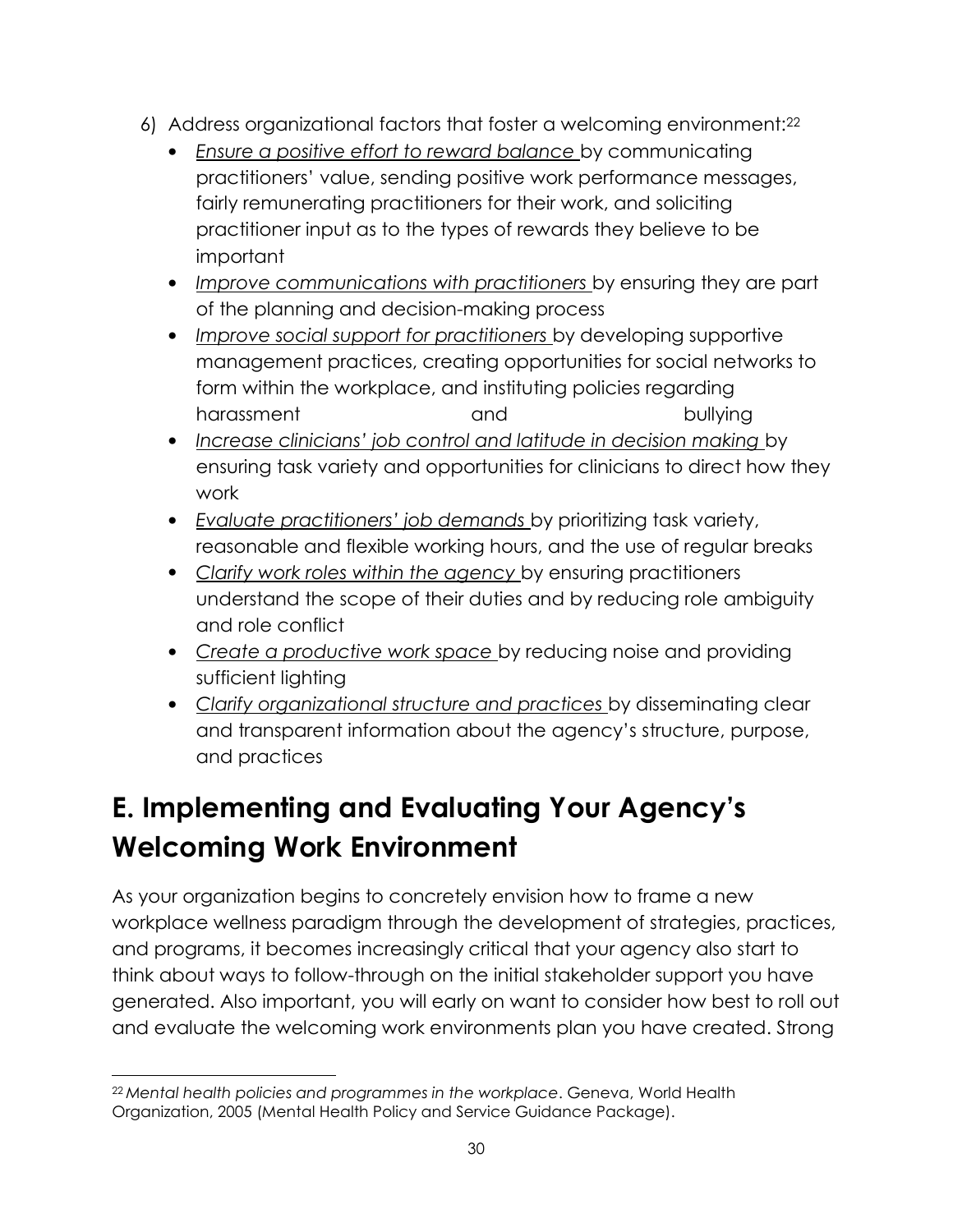stakeholder connection is intimately intertwined throughout this entire process, as detailed below.

#### **Recommendation 24:** *Generate support and collaboration among a broad base of agency stakeholders*

#### *How to do this*:

- 1. Disseminate and communicate the plan to strengthen welcoming workplace strategies, practices, and programs that you have developed: this will aid you in gaining this support
- 2. Develop methods to accomplish, including:
	- Organizing an event to launch the plan
	- Distributing media content on the plan
	- Holding meetings with various groups of staff to explain the plan
	- Publishing the plan on your agency's website
- 3. Draw on stakeholders who have helped to develop your overall plans: this support can reduce prejudice around mental illness in the workplace and can encourage other staff to acknowledge similar existing issues*.*

#### **Recommendation 25:** *Establish a coordinated process for implementing the strategies, practices, and programs your agency has developed to create a welcoming work environment*

#### *How to do this*:

- 1. Assign responsibility for implementation of the plan to an individual, a department, or a committee.
- 2. Schedule regular monitoring, reviewing, and reporting requirements to keep involved stakeholders (employer, employees, board members, and funders) aware of and supportive of implementation plans

#### **Recommendation 26:** *Identify and train key staff (human resources staff, managers and supervisors, union representatives, etc.) needed to carry out the implementation process*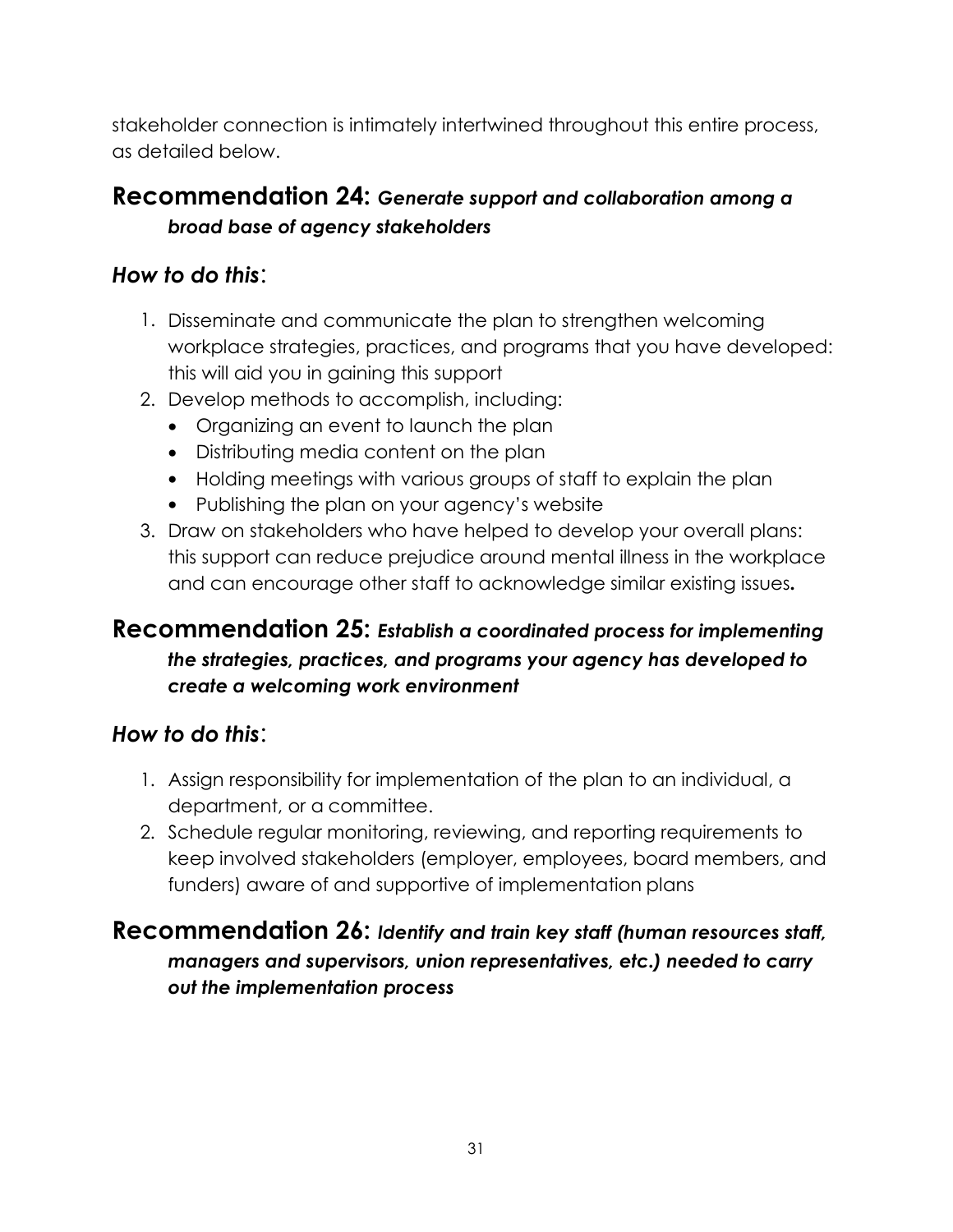#### *How to do this*:

- 1. Outline training requirements and objectives in an implementation plan. The content included in the training program will be specific to your agency's priorities for workplace wellness but should be comprehensive of key initiatives included in your welcoming work environment plan
- 2. Schedule training regularly to ensure that new employees receive necessary information and to update all employees' knowledge

#### **Recommendation 27:** *Evaluate the effect of your comprehensive welcoming work environments plan on both individual practitioners as well as on your agency to assist in building an evidence base of effective mental health interventions in the workplace*

#### *How to do this*:

- 1. Formulate your evaluation plan at the same time as your welcoming work environments plan is under development and collect key baseline information before implementation starts in order to measure changes that occur following implementation
- 2. Collect both quantitative and qualitative data in order to fully understand whether your agency's strategies have been successful
- 3. Reach out for technical assistance in developing its evaluation
- 4. Incorporate one or more of the following approaches:
	- *Needs-based evaluation***:** reflects the relevance of your plan. Is useful in describing the relationship between the needs of practitioners and your agency and the strategies you have developed.
	- *Formative or process evaluation***:** is usually conducted in the implementation phase and produces feedback that will be useful in assisting with policy development. Key questions you might address include: what activities have occurred, where, with whom, and how frequently.
	- *Summative evaluation***:** assesses and informs decision-makers about whether specific goals and objectives have been achieved (program effectiveness). The goals measured depend on the specific plan your agency has put in place. For example, you might want to measure practitioner satisfaction, stress levels, or absenteeism.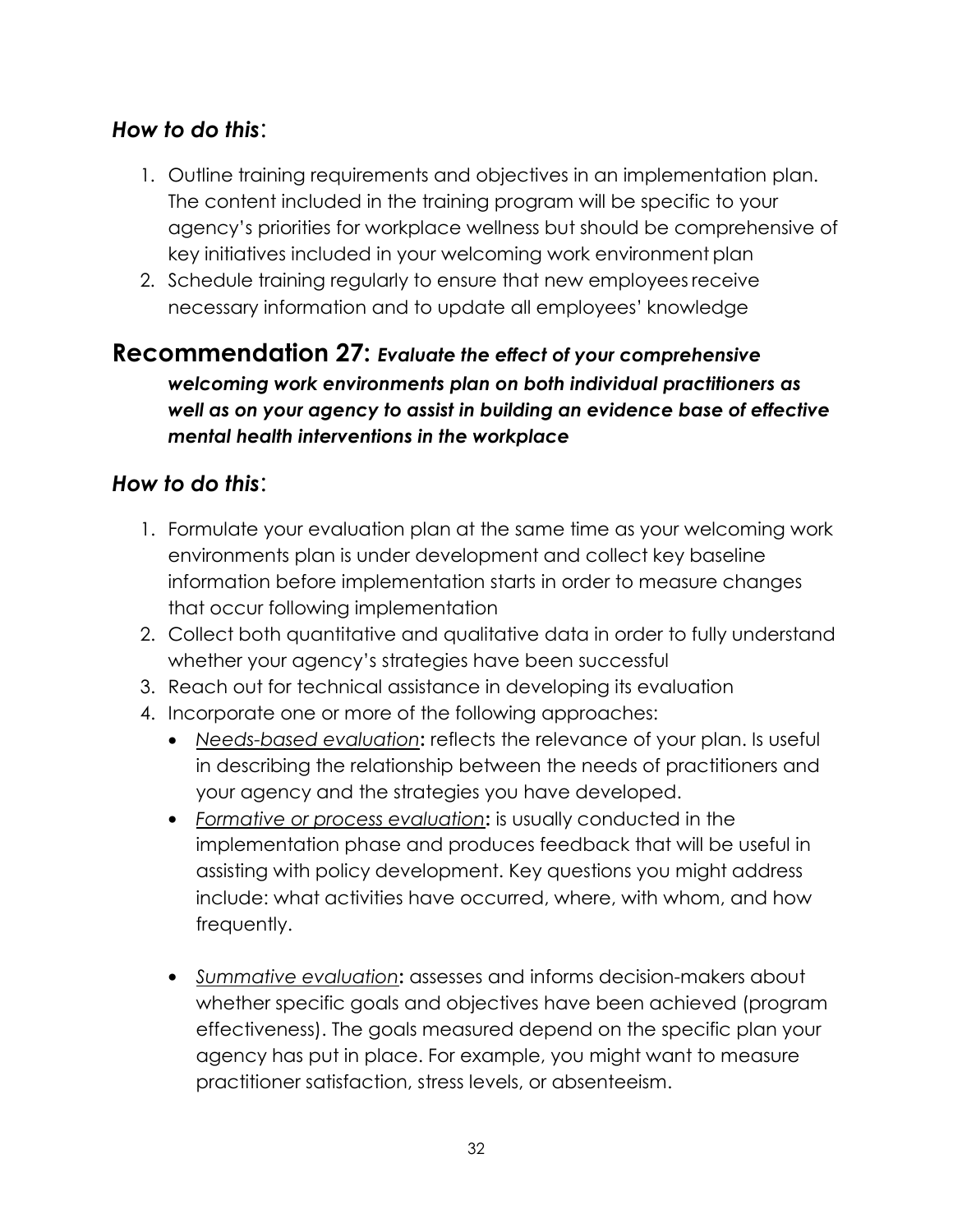# Section III.

## Quick and Easy Ways to Get Started

A number of the recommendations included thus far in the body of this document require a considerable amount of planning, resources, and forethought. However, in recognition that all elements of this approach might not be accessible to every mental health agency, in this section we present a series of suggestions that any agency can promptly implement, irrespective of budgetary constraints. When time and space allow, other more involved recommendations may be added to your agency's welcoming workplace environment plan.

## **A. Create formal and informal policies regarding workplace conduct**

#### *How to do this*:

- Strive to establish a workplace culture of tolerance and acceptance
- Ensure that this culture begins with, and is modeled by, the highest levels of your organization

### **B. Host resilience-building activities that protect against workplace stress**

#### *How to do this*:

- Encourage agency practitioners to lead these activities using their own interests and strengths (employees training employees)
- Consider holding workshops on problem-solving, effective communication, and conflict resolution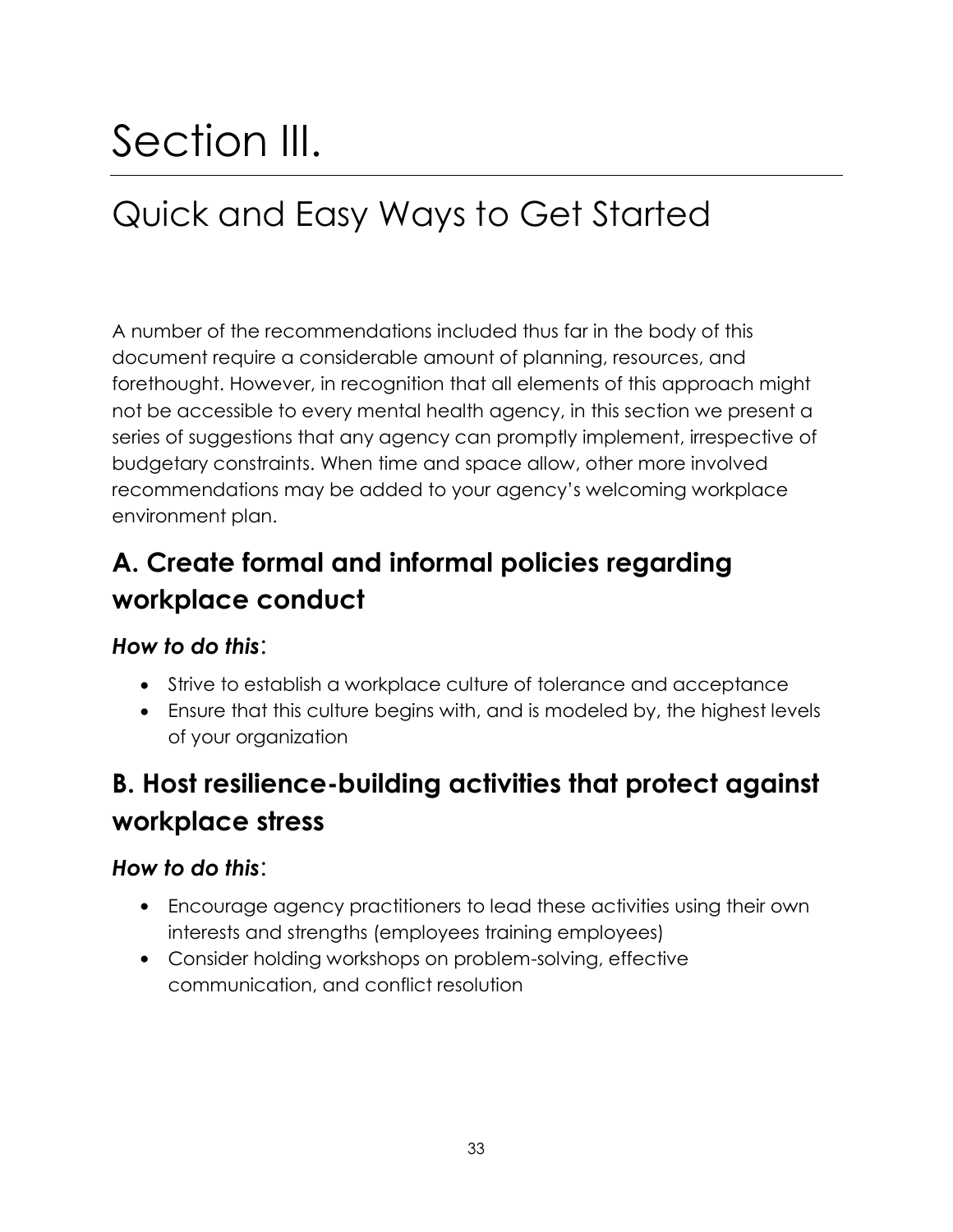## **C. Provide training in the tools every supervisor needs to equip themselves with in order to create and support a mental health-friendly environment**

#### *How to do this*:

- Seek input from supervisors regarding topical areas they feel would be useful in carrying out your agency's welcoming work environment vision
- Develop a concrete agency-wide plan for training your supervisors using available free and/or inexpensive resources (please see Section V: Helpful Resources)

## **D. Promote mental health-friendly events and activities as well as educational and informational materials**

#### *How to do this*:

- 1. Participate in Mental Health Awareness Month (May)
- 2. Recognize Mental Illness Awareness Week (the first week in October)
- 3. Sponsor your agency's own consciousness-raising mental health fair

## **E. Organize an event such as a walk, benefit concert, etc. to generate awareness around the creation of your welcoming work environment**

### *How to do this*:

- Seek participation and contributions from your agency's employees in hosting such an event
- Consider strengthening your event by enlisting the support and contributions of businesses and other local mental health organizations that are open to your vision

## **F. Speak up!**

### *How to do this*:

 Spread (through both formal and informal channels) what you know and lessons you have learned as an agency with other mental health organizations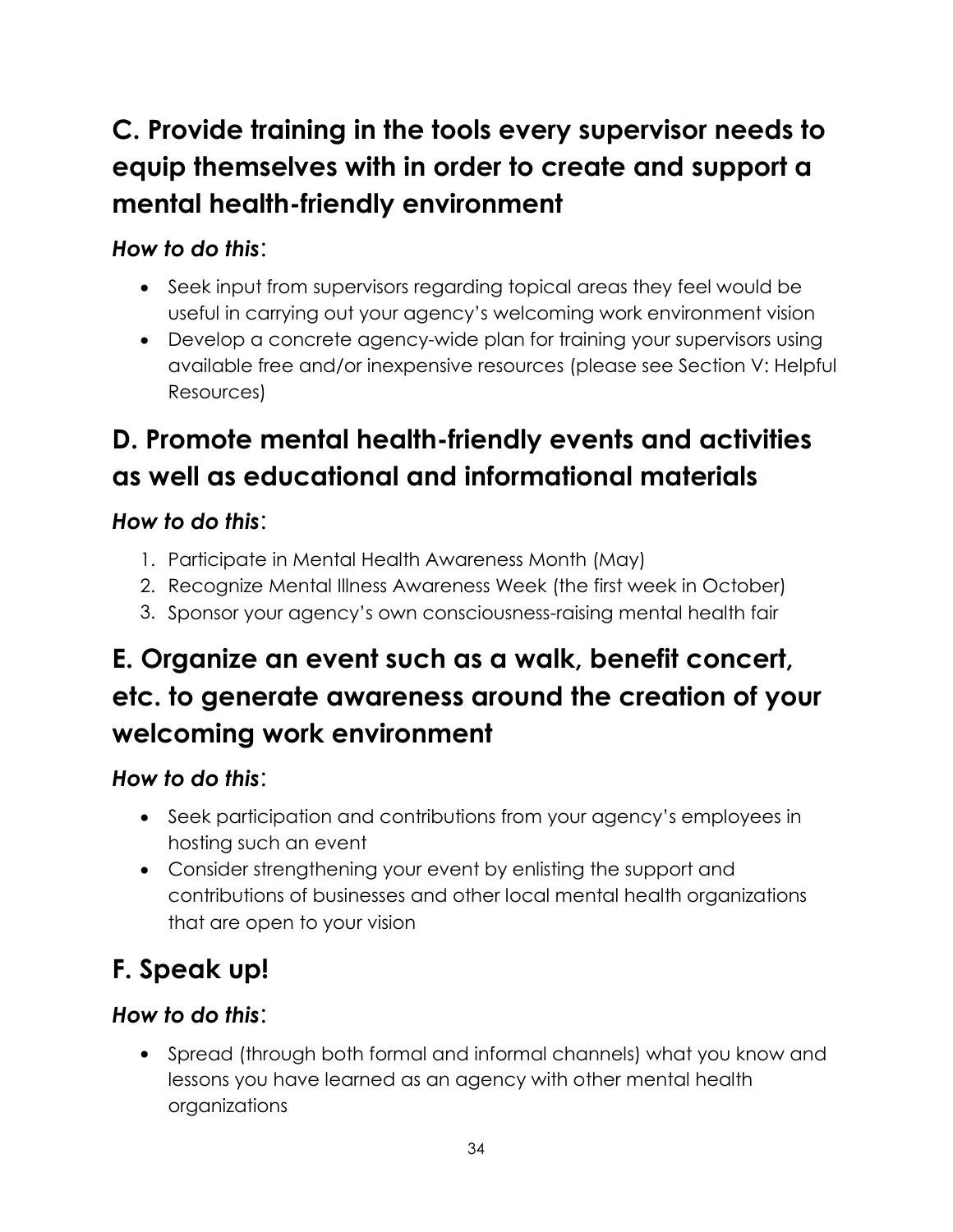## Section IV.

## Conclusion

It is the responsibility of every employer, supervisor, and practitioner to contribute to the formation of a welcoming work environment; all major stakeholders must necessarily be on board. Only through policies and procedures of inclusivity can your workplace exist as a truly tolerant and supportive environment. Developing such a work environment is not simply an employment issue—it is fundamentally a human concern. We hope this toolkit provides you with a starting point on your path to creating your agency's welcoming work environment. For additional information, training, and technical assistance, please see our resource list in Section V and/or contact the Temple University Collaborative at:

**[tucollab@temple.edu](mailto:tucollab@temple.edu)**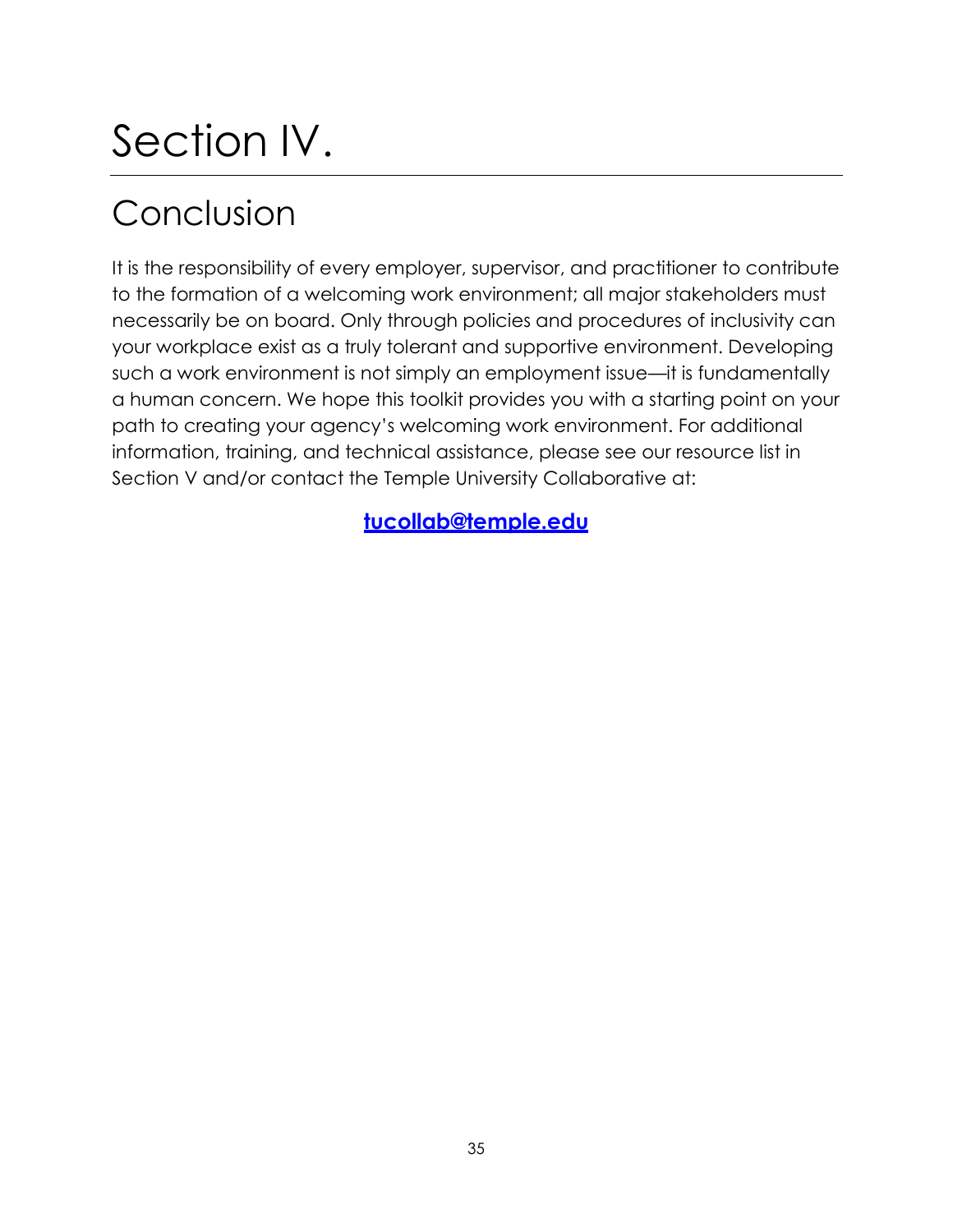# Section V.

## Helpful Resources

[Building the Mentally Healthy Workplace: A Strategic Plan for Improving Employer Mental Health](http://www.mhawisconsin.org/Data/Sites/1/media/wpp_strategicplan.pdf) [Practices.](http://www.mhawisconsin.org/Data/Sites/1/media/wpp_strategicplan.pdf) Mental Health America Wisconsin, 2012. Retrieved from [http://www.mhawisconsin.org/Data/Sites/1/media/wpp\\_strategicplan.pdf.](http://www.mhawisconsin.org/Data/Sites/1/media/wpp_strategicplan.pdf)

Do More for 1 [in 4 Adults Living with a Diagnosable and Treatable Mental Illness:](http://www.wellspan.org/media/3759/1in4-supervisor-guide%3Dtoolkit.pdf) A Supervisor's Guide to Building and Sustaining a Mental Health-Friendly Workplace. Wellspan Employee Assistance Program. Retrieved from [http://www.wellspan.org/media/3759/1in4-supervisor](http://www.wellspan.org/media/3759/1in4-supervisor-)guide=toolkit.pdf.

[A Guide for Assisting Colleagues Who Demonstrate Impairment in the Workplace.](http://www.doh.wa.gov/portals/1/Documents/Pubs/600006.pdf) Washington Health Professional Services, 2013. Retrieved from [http://www.doh.wa.gov/portals/1/Documents/Pubs/600006.pdf.](http://www.doh.wa.gov/portals/1/Documents/Pubs/600006.pdf)

[Making Wellness Worth Your While: Worksite Wellness Toolkit. P](http://www.health.state.mn.us/healthreform/ship/implementation/worksite/apprps4toolkit.pdf)artnerSHIP 4 Health. Retrieved from [http://www.health.state.mn.us/healthreform/ship/implementation/worksite/apprps4toolkit.pdf.](http://www.health.state.mn.us/healthreform/ship/implementation/worksite/apprps4toolkit.pdf)

[Mental Health and Chronic Disease in the Workplace.](http://www.cdc.gov/nationalhealthyworksite/docs/nhwp_mental_health_and_chronic_disease_combined_3.pdf) National Healthy Worksite, 2012. Retrieved from

http://www.cdc.gov/nationalhealthyworksite/docs/nhwp\_mental\_health\_and\_chronic\_disease combined\_3.pdf.

*Mental health policies and programmes in the workplace*. Geneva, World Health Organization, 2005 (Mental Health Policy and Service Guidance Package).

[National Center for Chronic Disease Prevention and Health Promotion.](http://www.cdc.gov/nationalhealthyworksite/docs/Issue-Brief-No-2-Mental-Health-and-Chronic-Disease.pdf) *Mental Health and Chronic Disease*. National Healthy Worksite. Issue brief No. 2. Centers for Disease Control, 2012. Retrieved from<http://www.cdc.gov/nationalhealthyworksite/docs/Issue-Brief-No-2-Mental->Health-and-Chronic-Disease.pdf.

Partnership for Workplace Health. *A Mentally Healthy Workforce—It's Good for Business*. American Psychiatric Foundation, 2006.

[Partnership for Workplace Mental Health.](http://www.workplacementalhealth.org/) *Improving Workplace Mental Health: The Partnership for Workplace Mental Health*. American Psychiatric Foundation, 2009. Retrieved from <http://www.workplacementalhealth.org/>

[Practical Approaches for Employees with Mental Health Conditions.](http://janweb.wvu.edu/) Job Accommodation Network. Retrieved from [http://janweb.wvu.edu.](http://janweb.wvu.edu/)